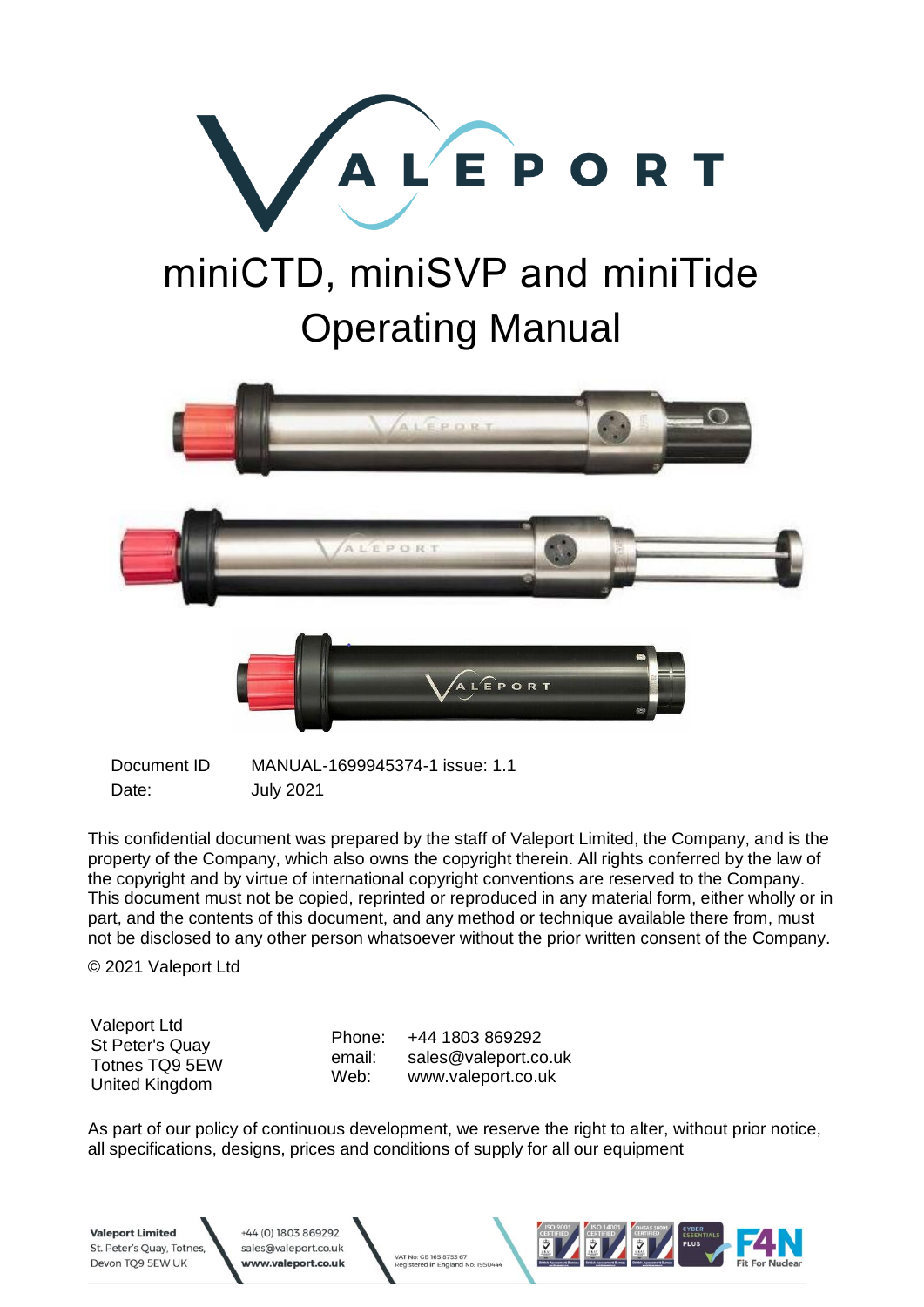

## **Table of Contents**

| $\mathbf 1$ .  |                |  |  |  |  |
|----------------|----------------|--|--|--|--|
| 2.             |                |  |  |  |  |
|                | 2.1.           |  |  |  |  |
|                | 2.2.           |  |  |  |  |
|                | 2.3.<br>2.4.   |  |  |  |  |
|                | 2.5.           |  |  |  |  |
|                | 2.6.           |  |  |  |  |
|                | 2.7.<br>2.8.   |  |  |  |  |
| 3 <sub>1</sub> |                |  |  |  |  |
|                | 3.1.           |  |  |  |  |
|                | 3.2.           |  |  |  |  |
|                | 3.3.           |  |  |  |  |
|                | 3.4.           |  |  |  |  |
|                | 3.5.<br>3.6.   |  |  |  |  |
|                | 3.7.           |  |  |  |  |
|                | 3.8.           |  |  |  |  |
|                | 3.9.           |  |  |  |  |
|                | 3.10.          |  |  |  |  |
| $\overline{4}$ |                |  |  |  |  |
|                | 4.1.<br>4.2.   |  |  |  |  |
| 5.             |                |  |  |  |  |
|                | 5.1.           |  |  |  |  |
|                |                |  |  |  |  |
|                | 5.2.           |  |  |  |  |
|                | 5.3.           |  |  |  |  |
| 6.             |                |  |  |  |  |
|                | 6.1.           |  |  |  |  |
|                | 6.2.           |  |  |  |  |
|                |                |  |  |  |  |
|                | 7.1.<br>7.2.   |  |  |  |  |
|                |                |  |  |  |  |
|                |                |  |  |  |  |
|                | 8.1.           |  |  |  |  |
| 9.             |                |  |  |  |  |
|                | 9.1.           |  |  |  |  |
|                | 9.2.<br>9.3.   |  |  |  |  |
|                |                |  |  |  |  |
|                |                |  |  |  |  |
|                | 10.1.<br>10.2. |  |  |  |  |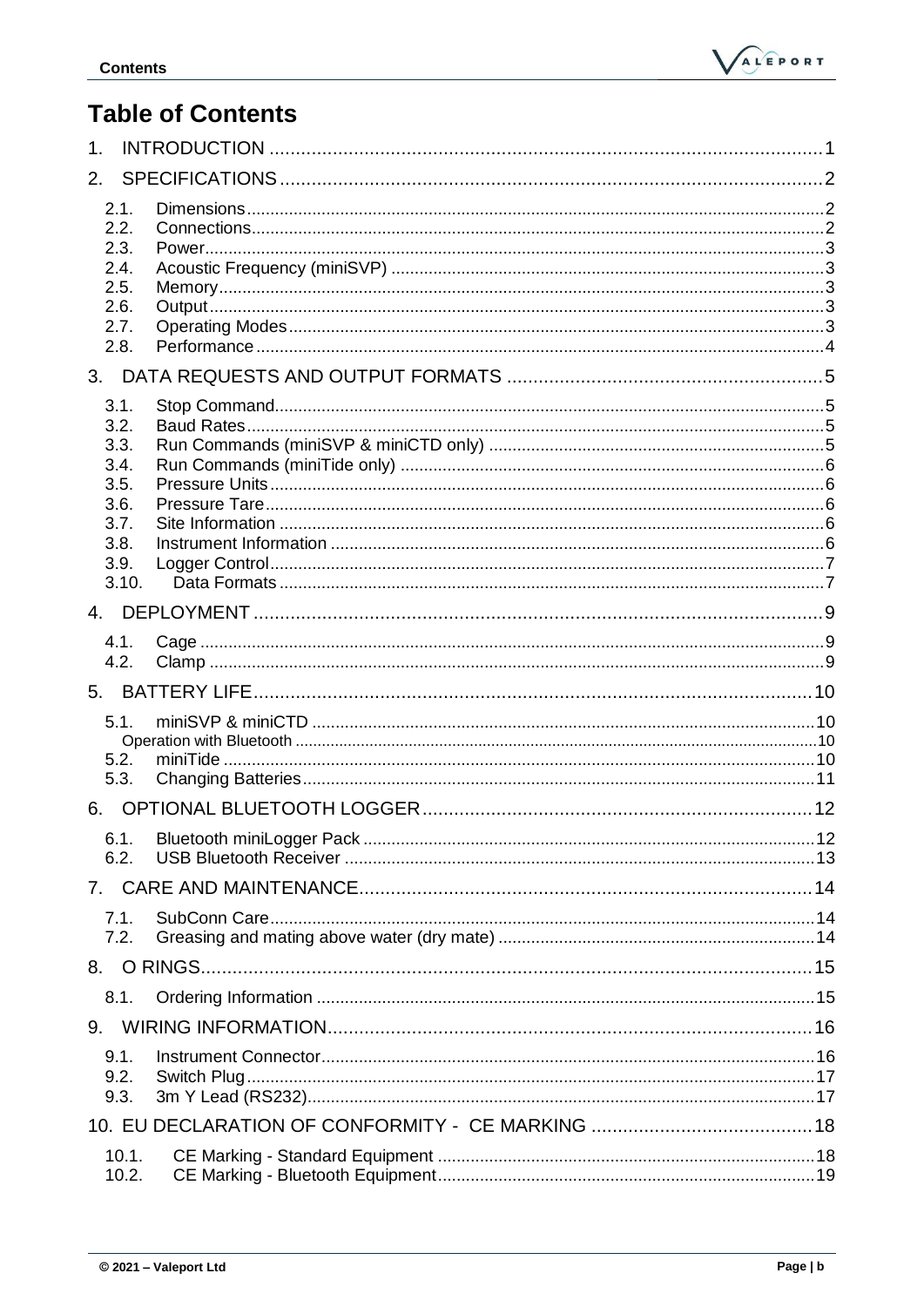

# <span id="page-2-0"></span>**1. INTRODUCTION**

This manual covers the basic specifications, deployment and maintenance procedures for the following products:

- miniSVP Sound Velocity Profiler
- miniCTD CTD Profiler
- miniTide Underwater Tide Gauge / Level Recorder

These products have been designed to operate with Valeport's DataLog software; details of this software are given in a separate manual. The instruments can also be controlled by sending commands directly, using a suitable terminal emulation program such as HyperTerminal.

The instruments are based on Valeport's existing "mini" sensor range, with the addition of an internal battery and logging facility to allow autonomous self-recording operation, as well as additional operating modes to suit profiling and moored applications.

Each product in the range is available in either 500m rated Acetal or 6000m rated titanium housing. This manual highlights where this may result in specification variations, but the housing material has no effect on instrument function or operation. Where illustrations show plastic housing, it may be taken that the instructions apply equally to a titanium housing, and vice-verse.

The products have been designed to be simple to use and maintain, as well as being small and lightweight for easy handling and deployment. Overall, they represent a very cost effective method of data collection for applications where the sophistication of Valeport's larger instruments is not required.

If the equipment is used in a manner not specified by the manufacturer the protection provided by the equipment may be impaired.

The safety of any system incorporating the equipment is the responsibility of the assembler of the system.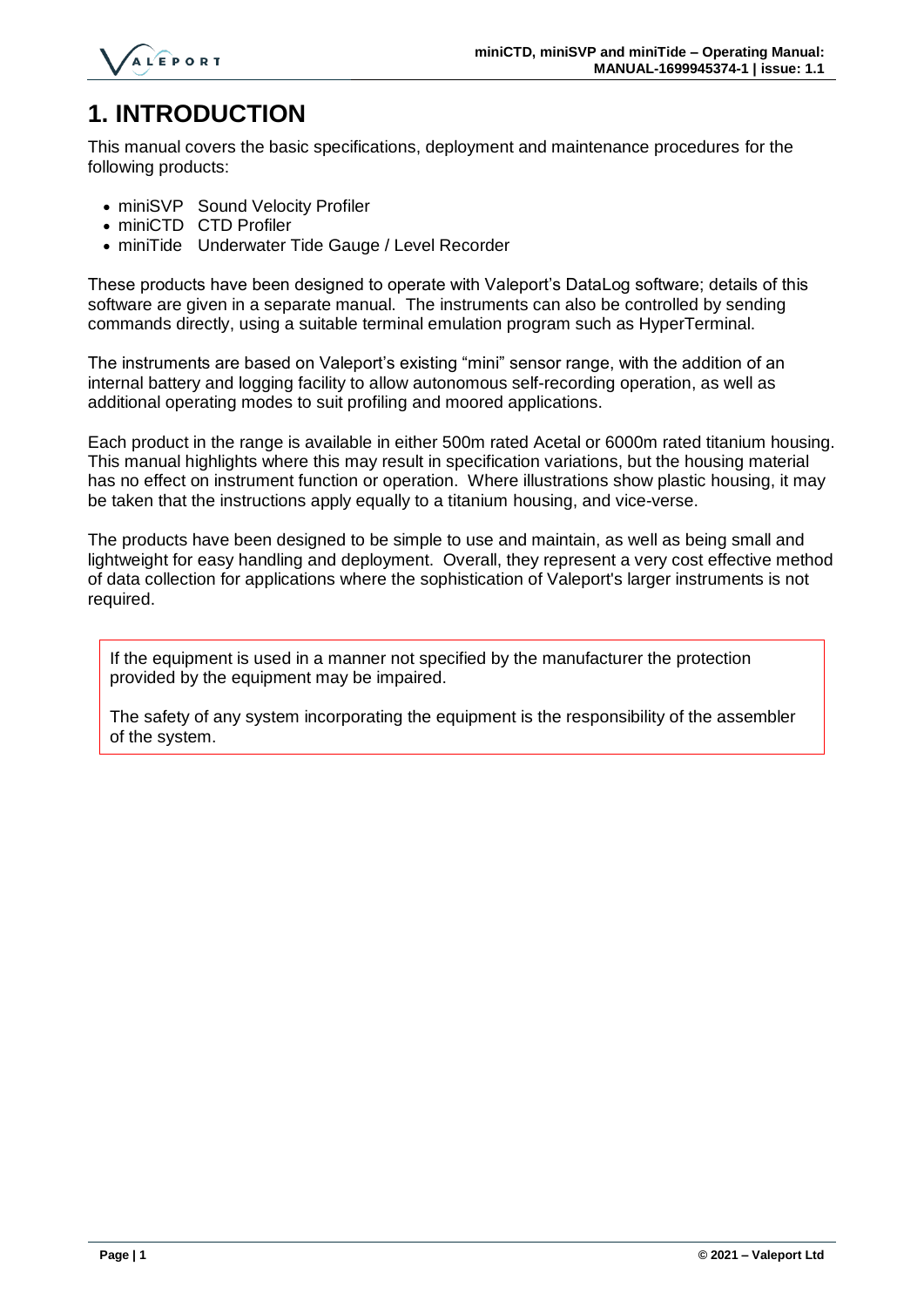# <span id="page-3-0"></span>**2. SPECIFICATIONS**

## <span id="page-3-1"></span>**2.1. Dimensions**

|          | Housing Ø | <b>Sensor</b><br><b>Bulkhead Ø</b> | <b>Overall Length</b> | Weight<br>(Acetal) | Weight<br>(Titanium) |
|----------|-----------|------------------------------------|-----------------------|--------------------|----------------------|
| miniSVP  | 48mm      | 54 <sub>mm</sub>                   | 435mm                 | 0.8 <sub>kg</sub>  | 1.6kg                |
| miniCTD  | 48mm      | 54mm                               | 370mm                 | 1.0 <sub>k</sub> g | 1.8 <sub>kg</sub>    |
| miniTide | 48mm      | 48mm                               | 270mm                 | 0.7kg              | 1.4kg                |

#### <span id="page-3-2"></span>**2.2. Connections**

SubConn type MCBH10F (titanium on titanium housings, brass on Acetal housings). Wiring Information is in Section 6.

| <b>Materials:</b><br><b>Part</b>      | miniSVP | miniCTD | miniTide  | <b>Material</b>                                            |
|---------------------------------------|---------|---------|-----------|------------------------------------------------------------|
| Main housing                          |         |         | ٠         | Titanium (6000m) or Acetal (500m)                          |
| Sensor bulkhead                       |         |         | $\bullet$ | Titanium (6000m) or Acetal (500m)                          |
| Space Rods                            |         |         |           | <b>Carbon Composite</b>                                    |
| <b>Acoustic Reflector</b>             |         |         |           | Titanium                                                   |
| <b>SV Transducer</b>                  |         |         |           | Ceramic transducer behind<br>polycarbonate window.         |
| <b>Conductivity Sensor</b><br>(6000m) |         |         |           | Titanium structure, polyurethane<br>coating, ceramic core  |
| <b>Conductivity Sensor</b><br>(500m)  |         |         |           | Acetal structure, ceramic core                             |
| <b>Pressure Transducer</b>            |         |         |           | Stainless steel diaphragm with Acetal<br>protective cover. |
| Temperature sensor                    |         |         |           | PRT in titanium housing with<br>polyurethane backing.      |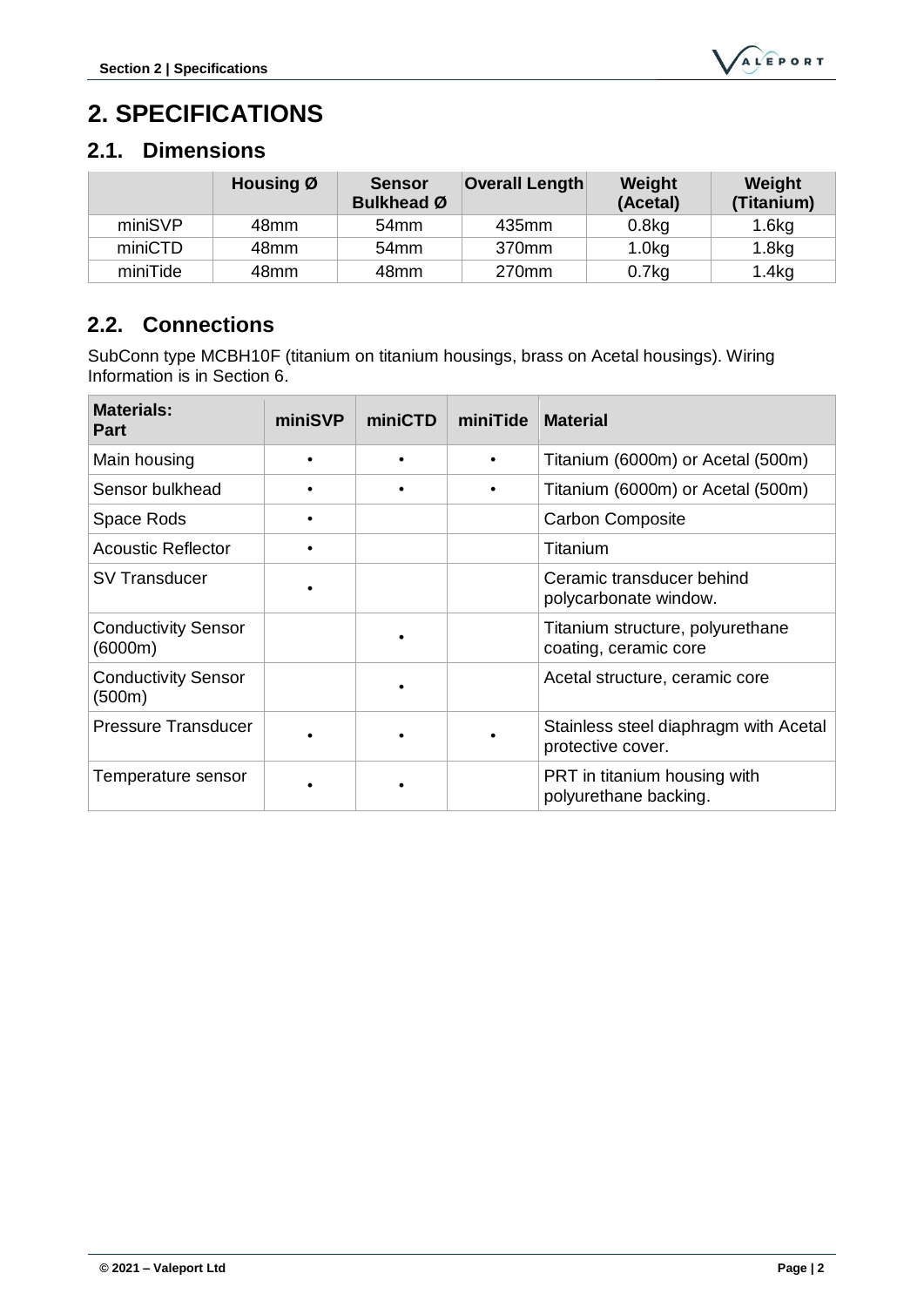

#### <span id="page-4-0"></span>**2.3. Power**

| External | $9 - 28V$ DC input                                                                                   |                                                               |  |
|----------|------------------------------------------------------------------------------------------------------|---------------------------------------------------------------|--|
|          | a battery should still be fitted even if external power is being used, to maintain clock<br>function |                                                               |  |
|          | miniSVP / miniCTD                                                                                    | <250mW (20mA $@12v$ )                                         |  |
|          | miniTide                                                                                             | $\leq$ 200mW when sampling (16mA @12v)                        |  |
| Internal | Single "C" cell, either 1.5v alkaline or 3.6v Lithium                                                |                                                               |  |
|          | miniSVP / miniCTD                                                                                    | 30 hours operation (alkaline)<br>90 hours operation (Lithium) |  |
|          | miniTide                                                                                             | 38 days @ 40 sec / 10 min sampling (alkaline)                 |  |
|          | 67 days @ 40 sec / 10 min sampling (Lithium)                                                         |                                                               |  |

#### <span id="page-4-1"></span>**2.4. Acoustic Frequency (miniSVP)**

Single sound pulse of 2.5MHz frequency.

#### <span id="page-4-2"></span>**2.5. Memory**

Each instrument is fitted with SD memory cards. This provides more than sufficient capacity for the operational life of the battery pack.

#### <span id="page-4-3"></span>**2.6. Output**

Units are fitted with both RS232 and half-duplex RS485 communications as standard, selected by pin choice on the output connector. Protocol is 8 data bits, 1 stop bit, no parity, no flow control.

Baud rate is factory set to 115200. User may choose between 38400, 57600, 115200.

fast data rates may not be possible with low baud rates

#### <span id="page-4-4"></span>**2.7. Operating Modes**

| miniSVP  | Continuous output at 1, 2, 4 or 8Hz<br>Profiling mode, every n.nn dBar, where n.nn is user defined |
|----------|----------------------------------------------------------------------------------------------------|
| miniCTD  | Continuous output at 1, 2, 4 or 8Hz<br>Profiling mode, every n.nn dBar, where n.nn is user defined |
| miniTide | Continuous output at 1 or 2Hz<br>Burst mode, using a choice of pre-defined patterns                |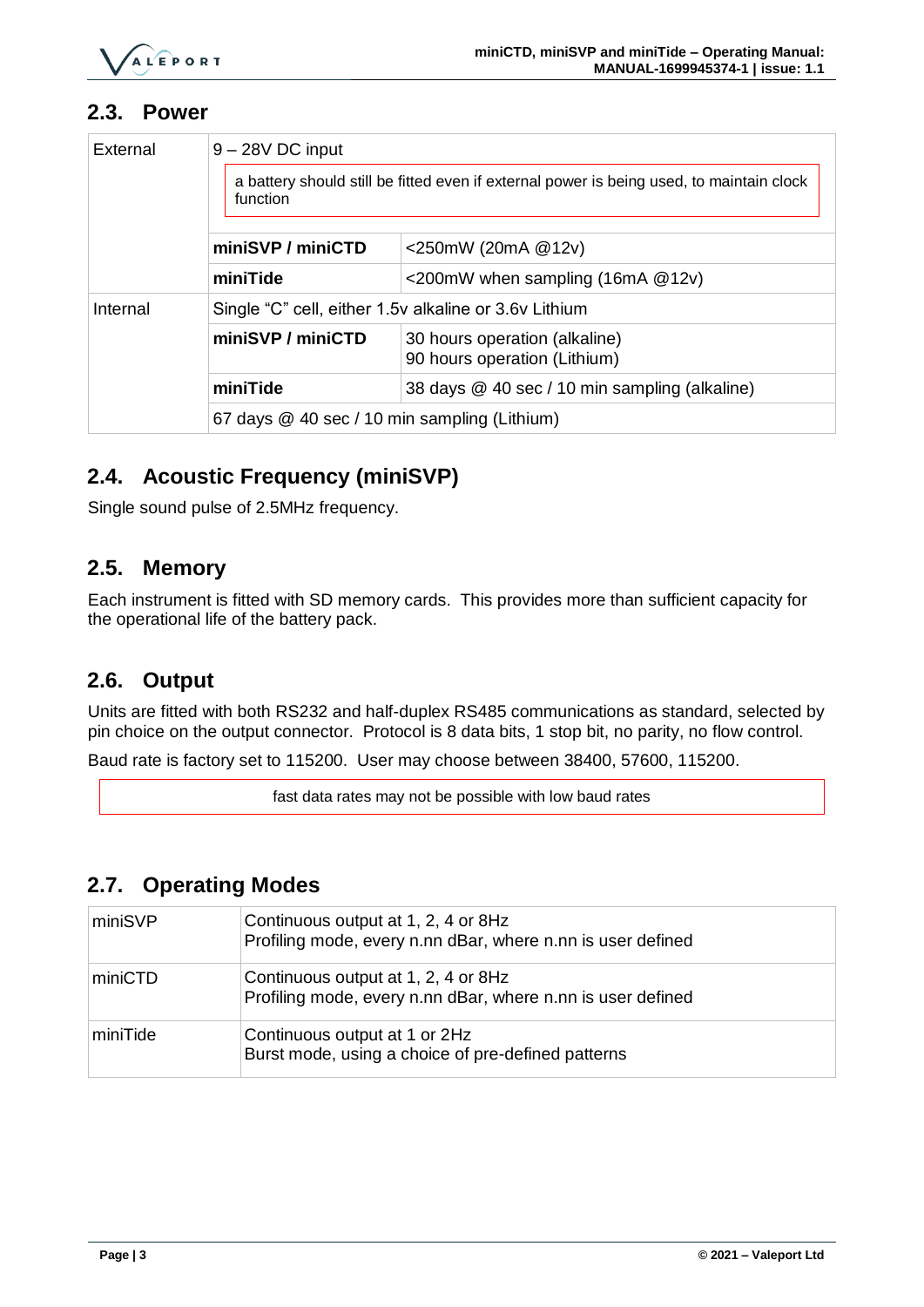## <span id="page-5-0"></span>**2.8. Performance**

| <b>Sensor</b>         |                   | miniSVP                 | miniCTD                 | miniTide              |
|-----------------------|-------------------|-------------------------|-------------------------|-----------------------|
|                       | Range             | $1400 - 1600m/s$        |                         |                       |
| <b>Sound Velocity</b> | Accuracy          | ±0.02m/s                |                         |                       |
|                       | <b>Resolution</b> | 0.001 <sub>m</sub> /s   |                         |                       |
|                       | Range             |                         | $0 - 80$ mS/cm          |                       |
| Conductivity          | Accuracy          |                         | $±0.01$ mS/cm           |                       |
|                       | <b>Resolution</b> |                         | $0.001$ mS/cm           |                       |
|                       | Range             | 10, 50, 100, 300, 600   | 10, 50, 100, 300, 600   | 10, 30, 100, 300, 600 |
| Pressure (Bar)        | Accuracy          | $±0.05\%$ range         | $±0.05\%$ range         | $±0.01\%$ range       |
|                       | <b>Resolution</b> | 0.001% range            | 0.001% range            | 0.001% range          |
|                       | Range             | $-5$ to $+35^{\circ}$ C | $-5$ to $+35^{\circ}$ C |                       |
| Temperature           | Accuracy          | $±0.01$ °C              | $±0.01$ °C              |                       |
|                       | Resolution        | $0.001^{\circ}C$        | $0.001^{\circ}C$        |                       |

Certain features of the sensors used in the "mini" range are designed specifically to enable high quality data to be delivered:

| <b>Sound Velocity (miniSVP)</b>  |                                                                                                                                                                                                                                                                                                                                                                                                                                                                                                                                                                                       |  |  |
|----------------------------------|---------------------------------------------------------------------------------------------------------------------------------------------------------------------------------------------------------------------------------------------------------------------------------------------------------------------------------------------------------------------------------------------------------------------------------------------------------------------------------------------------------------------------------------------------------------------------------------|--|--|
| <b>Carbon Composite</b><br>Rods: | The carbon composite material used for the sensor spacer rods has<br>been specifically selected to provide 3 features:<br>a) Excellent corrosion resistance<br>b) Very high strength<br>c) Virtually zero coefficient of thermal expansion<br>This last point is particularly important; accurate sound velocity<br>measurement relies on measuring the time taken for a pulse of sound to<br>travel a known distance. The material selected does not measurably<br>expand over the operating temperatures of the instrument, ensuring the<br>highest possible accuracy at all times. |  |  |
| Digital Sampling<br>Technique:   | Enables a timing resolution of 1/100th of a nanosecond, equivalent to<br>about 0.5mm/sec speed of sound on a 25mm path sensor, or<br>0.125mm/sec on a 100mm sensor. In practice, the output is restricted to<br>1mm/sec resolution.<br>Linear sensor performance allows easy calibration.                                                                                                                                                                                                                                                                                             |  |  |
| <b>Conductivity (miniCTD)</b>    |                                                                                                                                                                                                                                                                                                                                                                                                                                                                                                                                                                                       |  |  |
| <b>Construction Materials:</b>   | The materials used in the Valeport Conductivity sensor have been<br>specially chosen to resist compression at high pressure, This unique<br>approach ensures that it performs within specification under even the<br>harshest of field conditions.                                                                                                                                                                                                                                                                                                                                    |  |  |
| Digital Sampling<br>Technique:   | A new digital sampling technique allows the Valeport conductivity sensor<br>to operate with significantly less noise and greater long term stability<br>than traditional inductive cells.                                                                                                                                                                                                                                                                                                                                                                                             |  |  |

| <b>Pressure (miniTide)</b>   |                                                                                                                                                              |  |  |
|------------------------------|--------------------------------------------------------------------------------------------------------------------------------------------------------------|--|--|
| Temperature<br>Compensation: | A new temperature compensated piezo-resistive pressure sensor allows<br>performance levels traditionally associated with costly resonant crystal<br>sensors. |  |  |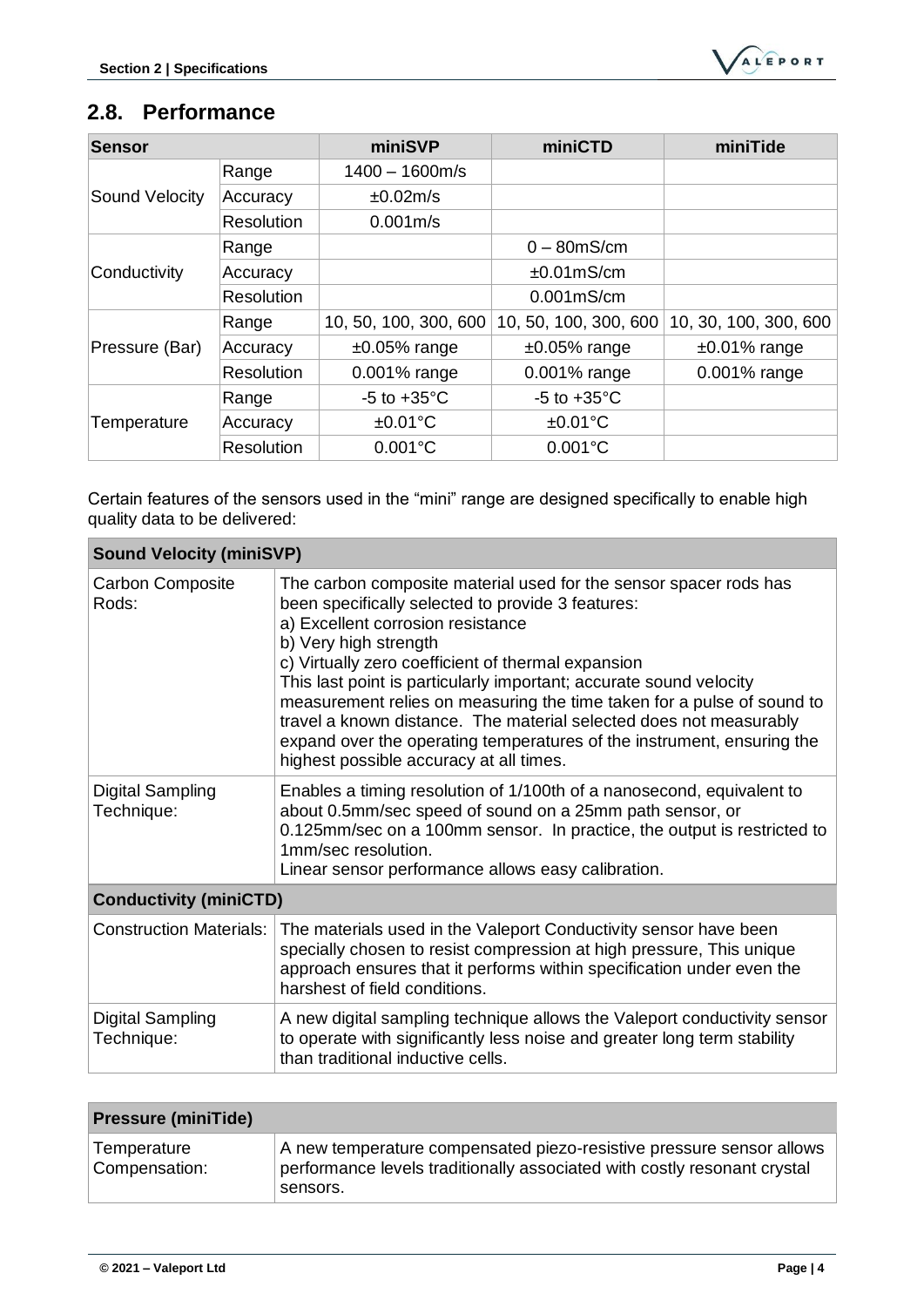

## <span id="page-6-0"></span>**3. DATA REQUESTS AND OUTPUT FORMATS**

The "mini" range of products described in this manual is designed to be used with Valeport's DataLog software. However, the instruments respond to a series of text commands that are detailed here, for those users who wish to interface the products to other systems. Note that this list is not comprehensive, but will allow the standard functions of the instrument to be accessed. For more detailed information, please contact Valeport Ltd.

- All commands must be confirmed using "Carriage Return" or "Enter" on the keyboard, with the exception of the "Stop" command (#).
- All commands are echoed back by the instrument as they are typed.

#### <span id="page-6-1"></span>**3.1. Stop Command**

The instrument can be stopped at any time by sending the '#' character. The instrument returns a '>', and waits for a further command.

#### <span id="page-6-2"></span>**3.2. Baud Rates**

#059;{baud\_rate};1 Sets the units baud rate. Options are: 38400, 57600, 115200

e.g. #059;115200

#### <span id="page-6-3"></span>**3.3. Run Commands (miniSVP & miniCTD only)**

| S              | Performs Single measurement                                                                                                 |
|----------------|-----------------------------------------------------------------------------------------------------------------------------|
| M1             | Performs continuous measurement at 1Hz                                                                                      |
| M <sub>2</sub> | Performs continuous measurement at 2Hz                                                                                      |
| M4             | Performs continuous measurement at 4Hz                                                                                      |
| M <sub>8</sub> | Performs continuous measurement at 8Hz                                                                                      |
| м              | Performs continuous measurements at previously used rate                                                                    |
| Pn.nn          | Performs profile at a depth increment of n.nn, as set by the operator, in the<br>current profiling units (see command #018) |

e.g.: P0.25 takes a reading every 0.25 dBar, metres or feet as appropriate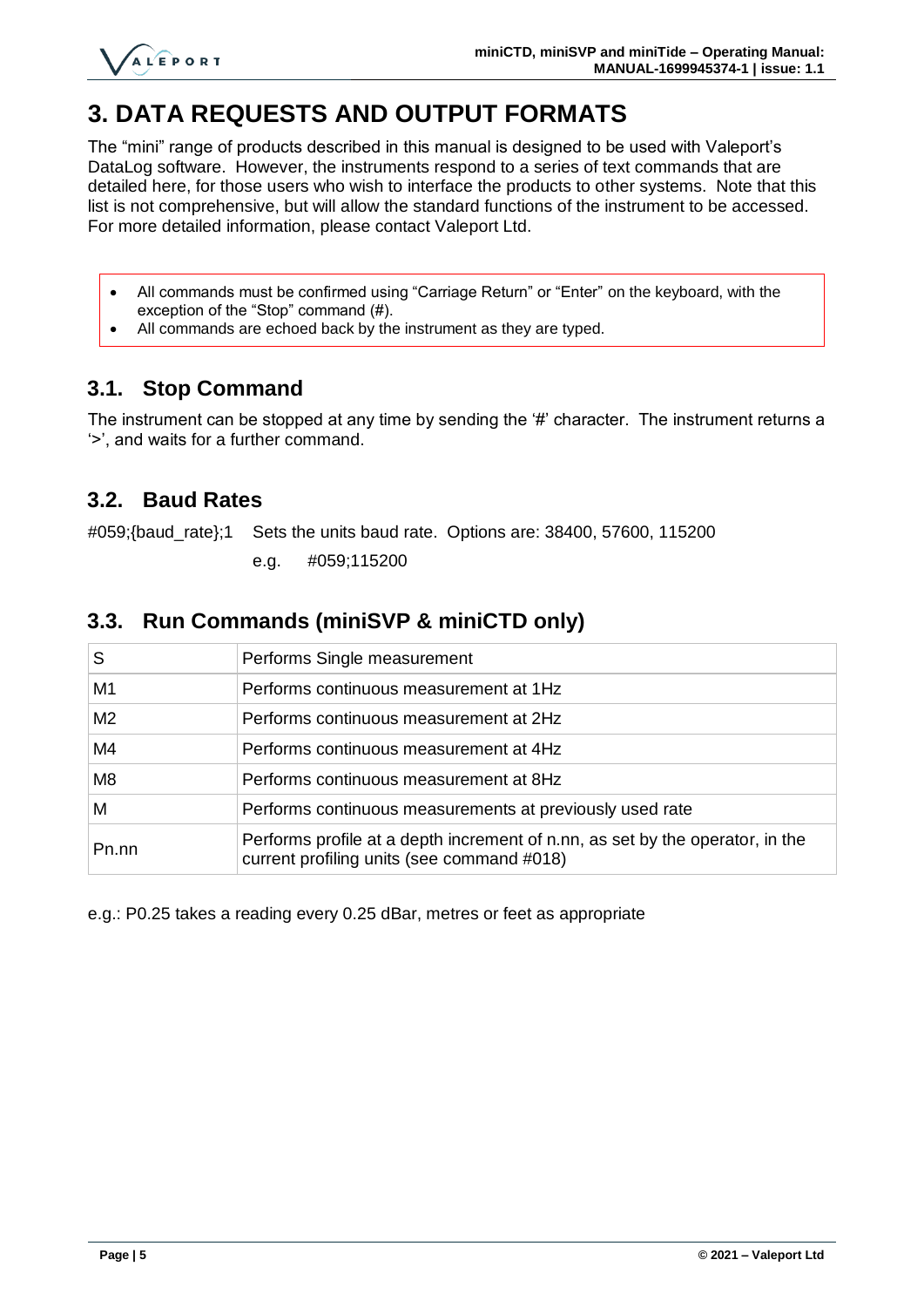| M1             | Performs continuous measurement at 1Hz                   |
|----------------|----------------------------------------------------------|
| M <sub>2</sub> | Performs continuous measurement at 2Hz                   |
| M              | Performs continuous measurements at previously used rate |
| B1             | Burst sampling pattern of 30 seconds / 1 minute          |
| <b>B2</b>      | Burst sampling pattern of 40 seconds / 5 minutes         |
| B <sub>3</sub> | Burst sampling pattern of 40 seconds / 10 minutes        |
| B4             | Burst sampling pattern of 40 seconds / 15 minutes        |
| B <sub>5</sub> | Burst sampling pattern of 60 seconds / 30 minutes        |

#### <span id="page-7-0"></span>**3.4. Run Commands (miniTide only)**

#### <span id="page-7-1"></span>**3.5. Pressure Units**

| #018:0 | Pressure is output in dBar                                               |
|--------|--------------------------------------------------------------------------|
| #018:1 | Pressure is output in metres, calculated using simplified UNESCO formula |
| #018:2 | Pressure is output in feet, calculated using simplified UNESCO formula   |

#### <span id="page-7-2"></span>**3.6. Pressure Tare**

| #009;   | Takes a single reading of the pressure sensor and uses the measured value<br>as a Tare (note the ';' in the command) |
|---------|----------------------------------------------------------------------------------------------------------------------|
| #009;nn | Sets the Pressure Tare to 'nn', a user specified value (entered in the chosen<br>units as set with command #018)     |
|         | e.g: #009;10.3   sets Pressure Tare to 10.3 dBar metres or feet.                                                     |
| #010    | Instrument responds with current Tare value                                                                          |

#### <span id="page-7-3"></span>**3.7. Site Information**

| #037;info | Each data file may contain up to 58 characters of information about the<br>deployment. Each file will use the same information until it is updated. |
|-----------|-----------------------------------------------------------------------------------------------------------------------------------------------------|
| #038      | Instrument responds with current site information                                                                                                   |
| #016;lat  | Sets the instrument deployment latitude in decimal degrees, for use in<br>pressure / depth conversion algorithm                                     |

## <span id="page-7-4"></span>**3.8. Instrument Information**

| #032 | Instrument responds with its software version number |
|------|------------------------------------------------------|
| #034 | Instrument responds with its serial number           |
| #138 | Instrument responds with date of last calibration    |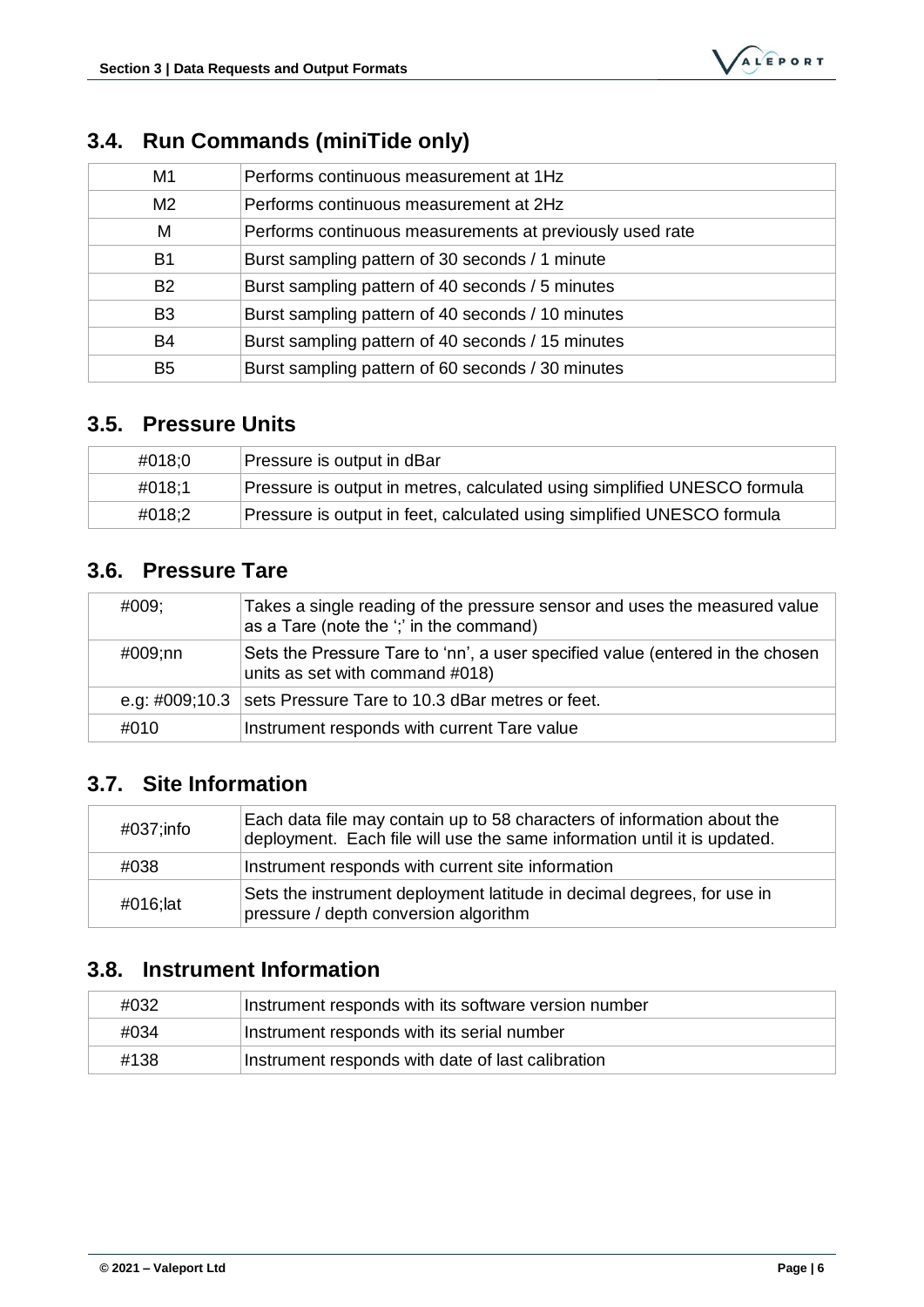#### <span id="page-8-0"></span>**3.9. Logger Control**

| \$DIR                       | Outputs file table (list of data files)                                                              |
|-----------------------------|------------------------------------------------------------------------------------------------------|
| <b>\$CLR</b>                | Clears memory (use with caution!)                                                                    |
| \$OCLK                      | Reads Current Date & Time                                                                            |
| \$ICLK;DD;MM;CC;YY;HH;MM;SS | Sets Date & Time<br>e.g.: \$ICLK;03;02;20;08;14;30;00<br>sets clock to 14:30:00 on 3rd February 2008 |
| \$DEL;filename              | Deletes specific file e.g.: \$DEL;File1                                                              |
| \$EXTT;filename             | Performs simple text output data contained in specific file                                          |
| \$EXTZ;filename             | Performs Zmodem extraction of data contained in specific<br>file                                     |
| \$RN;filename;newfilename   | Renames a file e.g.: \$RN;File1; MyData                                                              |
| <b>SFREE</b>                | Outputs amount of free memory                                                                        |
| \$VOLT                      | Reads internal and external voltage levels                                                           |

#### <span id="page-8-1"></span>**3.10. Data Formats**

Each time the instrument is turned on (or a new file started in Burst mode on the miniTide), it will output a file header in the following format. Each logged file therefore contains this header information.

| Now: 19/02/2008 14:55:00      | The current date and time                     |
|-------------------------------|-----------------------------------------------|
| Battery Level: 1.4V           | Internal battery level (guide only)           |
| miniTide: S/N 27838           | Instrument Type and Serial Number             |
| Site info: VALEPORT TEST SITE | Site information                              |
| Calibrated: 14/01/2008        | Date of last calibration                      |
| Latitude: 52.999286           | Latitude for Pressure / Depth conversion      |
| Mode: B1                      | Current operating mode                        |
| Tare: $0$                     | <b>Current Pressure Tare value</b>            |
| Pressure units: dBar          | Current Pressure Units (dBar, metres or feet) |

Logged and real time data follow the same formats, described below.

| miniSVP example  | 10.351   | 21.488  | 1506.739 |
|------------------|----------|---------|----------|
| miniCTD example  | 10.128   | 19.786⊹ | 46.554   |
| miniTide example | 0012.345 |         |          |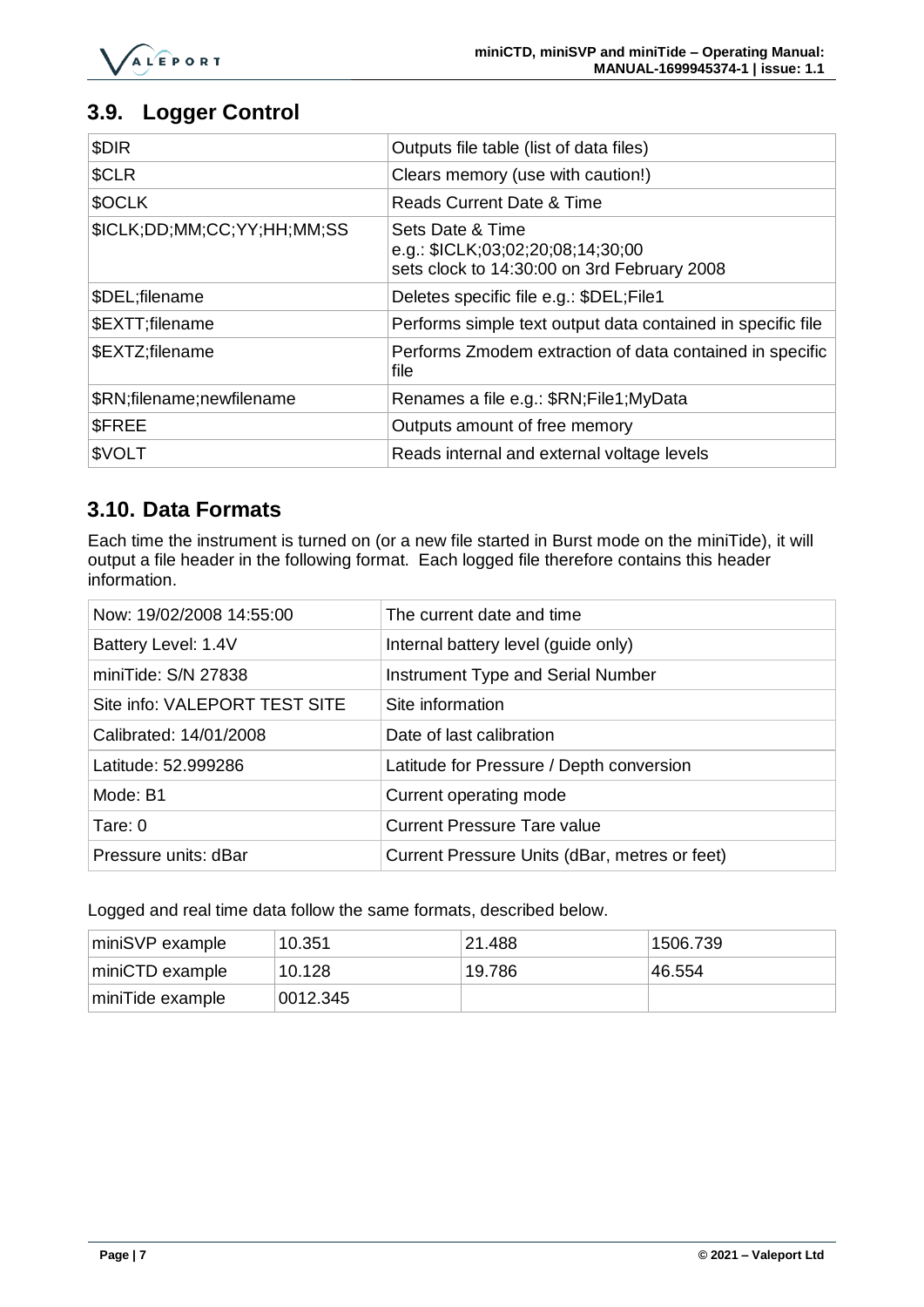

- The data separator is a tab (this may be altered if required).
- Data is presented in the order: Pressure, Temperature, SV / Conductivity
- For the miniSVP and miniCTD, pressure data format is dependent on sensor range, and may be any of the following. Leading zeroes are included, so it is a fixed length string:
	- PPPP.P (e.g. 0123.4 dBar)
	- PPP.PP (e.g. 012.34 dBar)
	- PP.PPP (e.g. 12.345 dBar)
- For the miniTide, pressure data is a fixed length string, 3 decimal places, including leading zeroes.
- The temperature data (miniSVP & miniCTD) is given to 3 decimal places. Value is in °C and leading zeroes are included; signed if negative:
	- 21.456
	- 02.769
	- $-01.174$
- Sound Velocity (miniSVP) is given in m/s, as a fixed length string with 3 decimal places. In air, the sensor reads 0000.000
- Conductivity (miniCTD) is given in mS/cm, as a fixed length string with 3 decimal places, and leading zeroes if appropriate.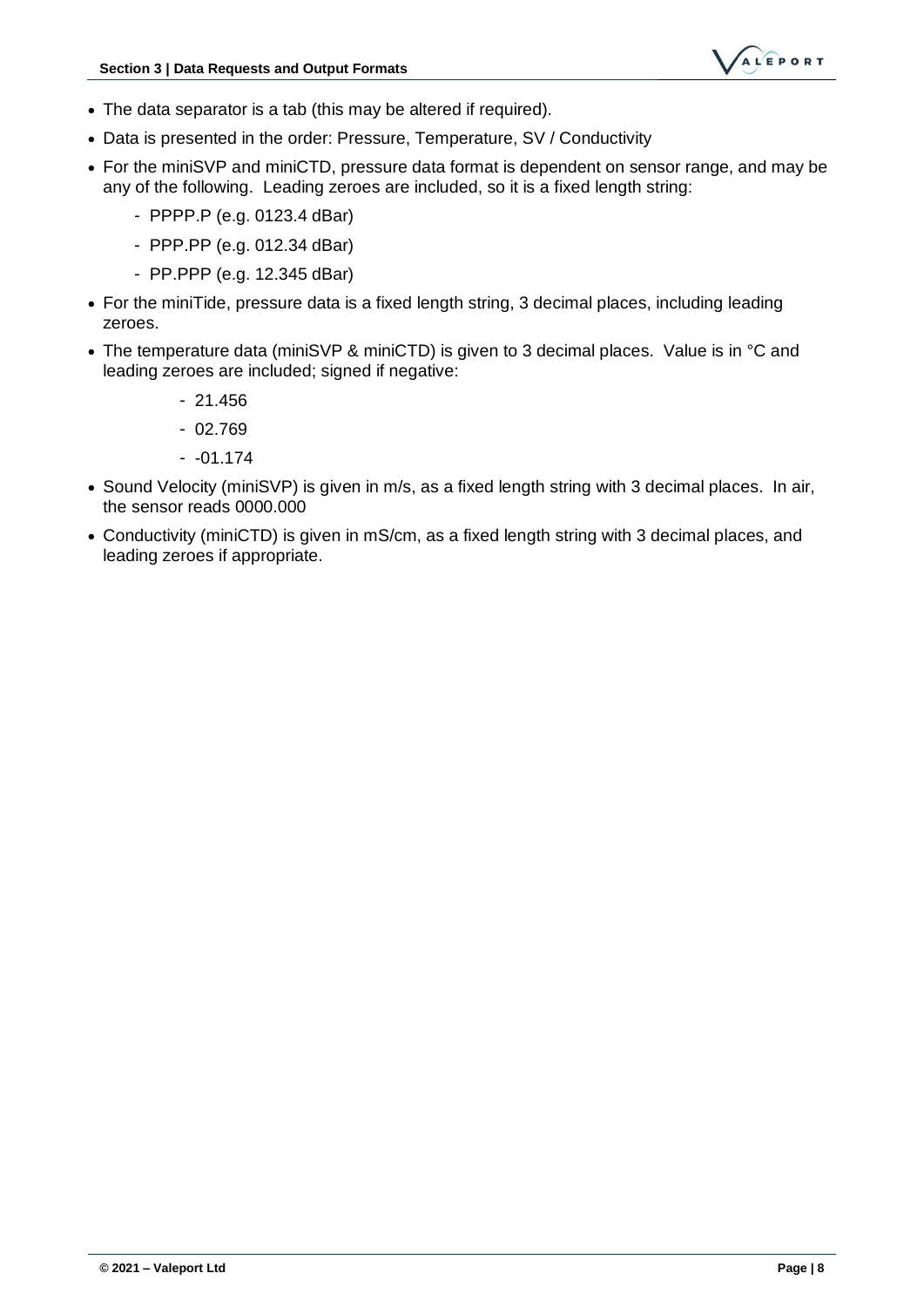

# <span id="page-10-0"></span>**4. DEPLOYMENT**

The mini product range is supplied as standard installed in the deployment cage. The choice of deployment frame will affect the conductivity readings of the miniCTD. The nature of inductive conductivity cells means that objects that interact with the cells inductive field will affect the conductivity readings. For this reason miniCTDs are factory calibrated in the standard cage.

If the miniCTD is to be deployed without the cage, the conductivity readings will be affected. To compensate for this an adjustment will have to be made to the calibration parameters. Contact Valeport for further details

#### <span id="page-10-1"></span>**4.1. Cage**

The deployment cage is a rugged deployment method, providing physical protection to the instrument. The cage is supplied with a wire strop which should be attached to the cage at the end nearest the instrument connector. This strop should be fixed to the end of the deployment wire or rope. Shackles are provided for the end of the cage nearest the sensors, should additional weight be required to aid deployment.



If the instrument is removed from the deployment cage for any reason, it should be reinstalled securely, taking note of the alignment markings on the housing (see photo) and polypropylene clamp

#### <span id="page-10-2"></span>**4.2. Clamp**

The clamp system is primarily designed for hand deployment use from small vessels. It should be fitted around the main tube of the instrument, at a point that allows the instrument to balance horizontally. The clamp features fixing points for the deployment wire or rope, and also for a small weight to be added below the instrument, to alleviate streaming.

Whichever deployment system is used, it is important to note that if the data is being monitored in real time via a Valeport signal cable, the SubConn connector system is not designed to be weight bearing. Suspend the instrument either from the dedicated eye in the cable, or from a separate strain wire. Do not allow the weight of the instrument to be taken through the connector itself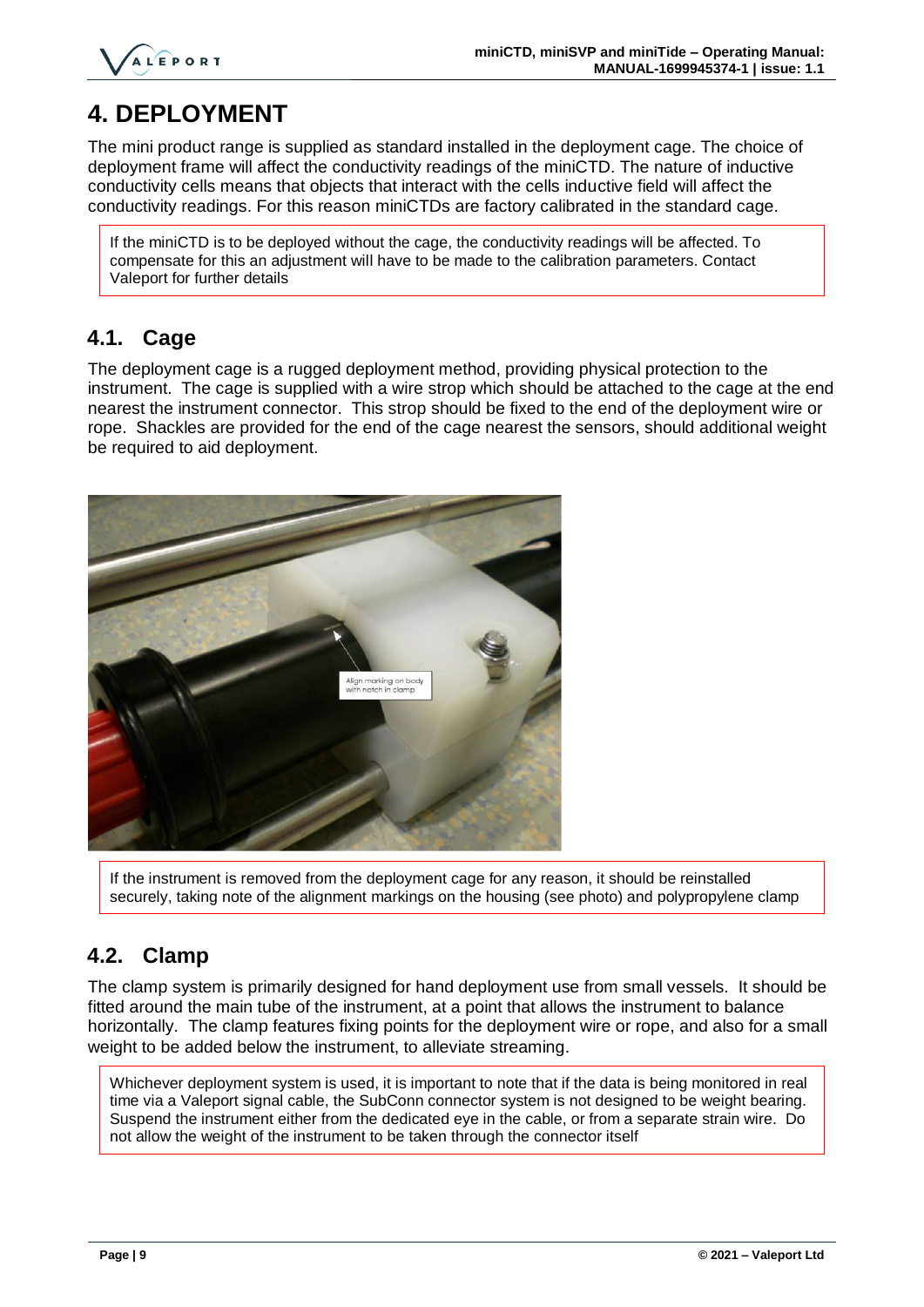

## <span id="page-11-0"></span>**5. BATTERY LIFE**

#### <span id="page-11-1"></span>**5.1. miniSVP & miniCTD**

The units draw power continuously whilst running. Battery life is calculated as follows:

Alkaline cells have a nominal capacity of 6000mAh. We assume 77% efficiency, giving a usable life of 4620mAh. With a 1.5v alkaline C cell, the current drain is 120mA. 4620mAh / 120mA = **38½ hours**

Lithium cells have a nominal capacity of 7700mAh. We assume 66% efficiency, giving a usable life of 5082mAh. With a 3.6v lithium C cell, the current drain is 50mA. 5082mAh / 50mA = **101 hours** (approximately)

#### **Operation with Bluetooth**

<span id="page-11-2"></span>Using a standard C-cell battery, the miniSVP/CTD fitted with a Bluetooth logger should have an endurance of approximately 12 hours continuous operation. Once enabled (mag key removed) the Bluetooth unit is in continuous transmit mode, even underwater.

#### <span id="page-11-3"></span>**5.2. miniTide**

In continuous output mode, the instrument draws power continuously whilst running:

Alkaline cells have a nominal capacity of 6000mAh. We assume 77% efficiency, giving a usable life of 4620mAh. With a 1.5v alkaline C cell, the current drain is 62mA. 4620mAh / 62mA = **74½ hours**

Lithium cells have a nominal capacity of 7700mAh.

We assume 66% efficiency, giving a usable life of 5082mAh.

With a 3.6v alkaline C cell, the current drain is 24mA.

5082mAh / 24mA = **212 hours** (approximately)

In Burst mode, the unit cycles between 'Run' and 'Sleep' modes, making calculations more complex. The table summarises the battery life in each of the pre-set patterns: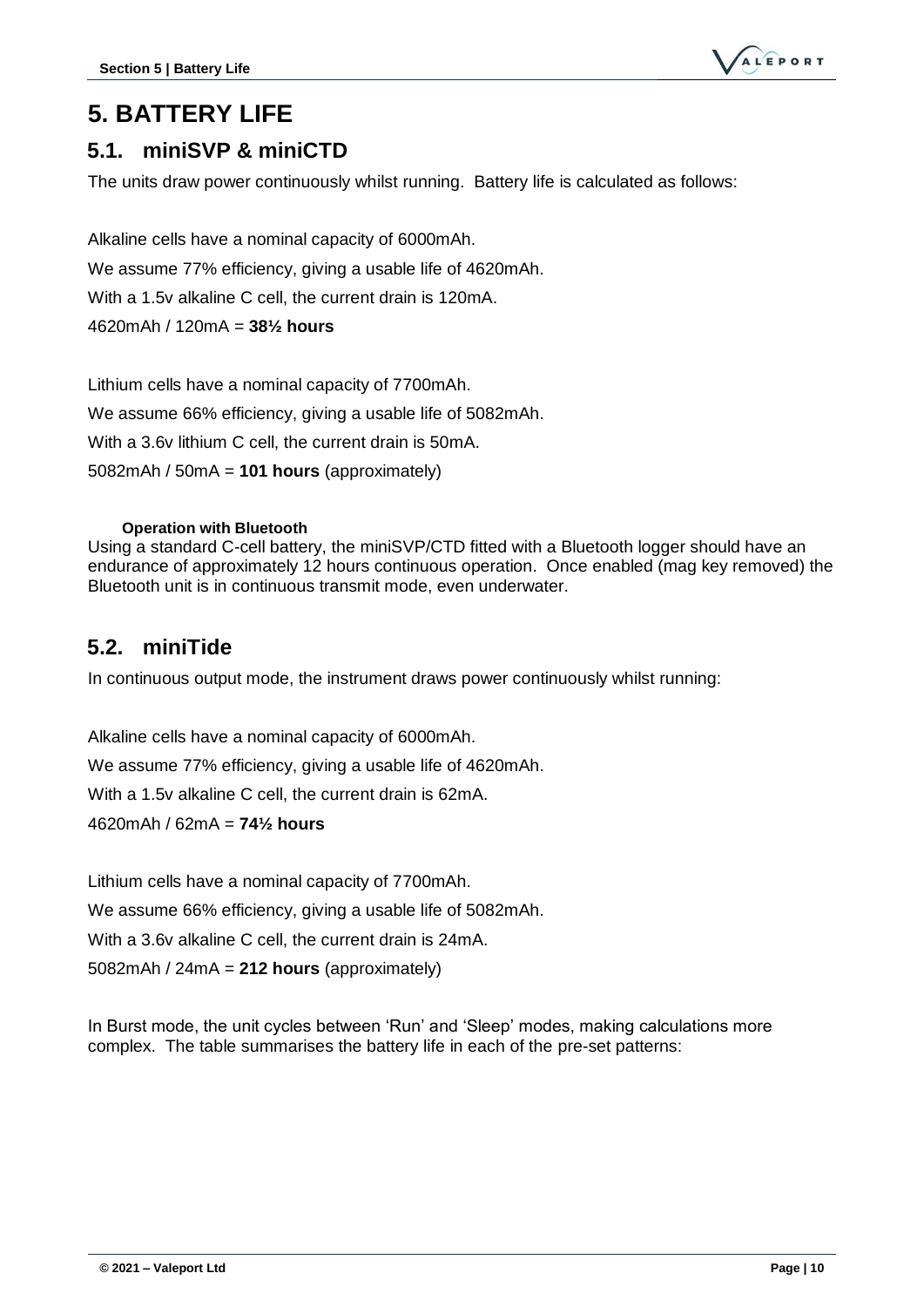| Mode           | <b>Pattern</b>            | Alkaline | Lithium |
|----------------|---------------------------|----------|---------|
| <b>B1</b>      | 30 seconds per 1 minute   | 6 days   | 17 days |
| B <sub>2</sub> | 40 seconds per 5 minutes  | 21 days  | 46 days |
| B <sub>3</sub> | 40 seconds per 10 minutes | 38 days  | 67 days |
| B4             | 40 seconds per 15 minutes | 52 days  | 80 days |
| B <sub>5</sub> | 60 seconds per 30 minutes | 64 days  | 87 days |

All battery calculation figures are estimated, and may vary according to deployment temperature and the inherent battery variability. Valeport accepts no liability for the failure of a battery to last for the expected lifetime

## <span id="page-12-0"></span>**5.3. Changing Batteries**

Changing batteries in the mini range of products is very simple process, which may be completed in under a minute. Note that all data is saved in non-volatile Flash memory, so data is secure during the battery change process.

The system clock does require battery power in order to maintain the current date and time settings, but the instrument is fitted with a capacitor system to maintain a supply to the clock for a period of not less than 20 minutes after the removal of the battery. This should be more than sufficient to allow the battery to be changed. In the event that clock settings are lost during battery change, or after an extended period of storage with no battery fitted, then please use DataLog x2 software or the # codes defined in Section 3.9 to reset the clock.

- Disconnect any external connections, including the switch plug, from the instrument's SubConn connector.
- Loosen the Acetal lock ring at the top of the instrument housing this should be achievable by hand.
- Pull the logger pack from the top of the instrument.
- Replace the single C cell in the instrument; note that the cell should be inserted with the positive end upwards. Although it is possible to insert the battery incorrectly, it will not make contact.
- Check the o-ring on the logger pack for damage and debris. Clean it and smear lightly with silicon grease.
- Replace the logger pack, rotating slowly until the location pins align. Push the logger pack home.
- Replace the Acetal lock ring hand tight is sufficient.

For planned periods of extended storage, the battery should be removed from the instrument to prevent accidental leakage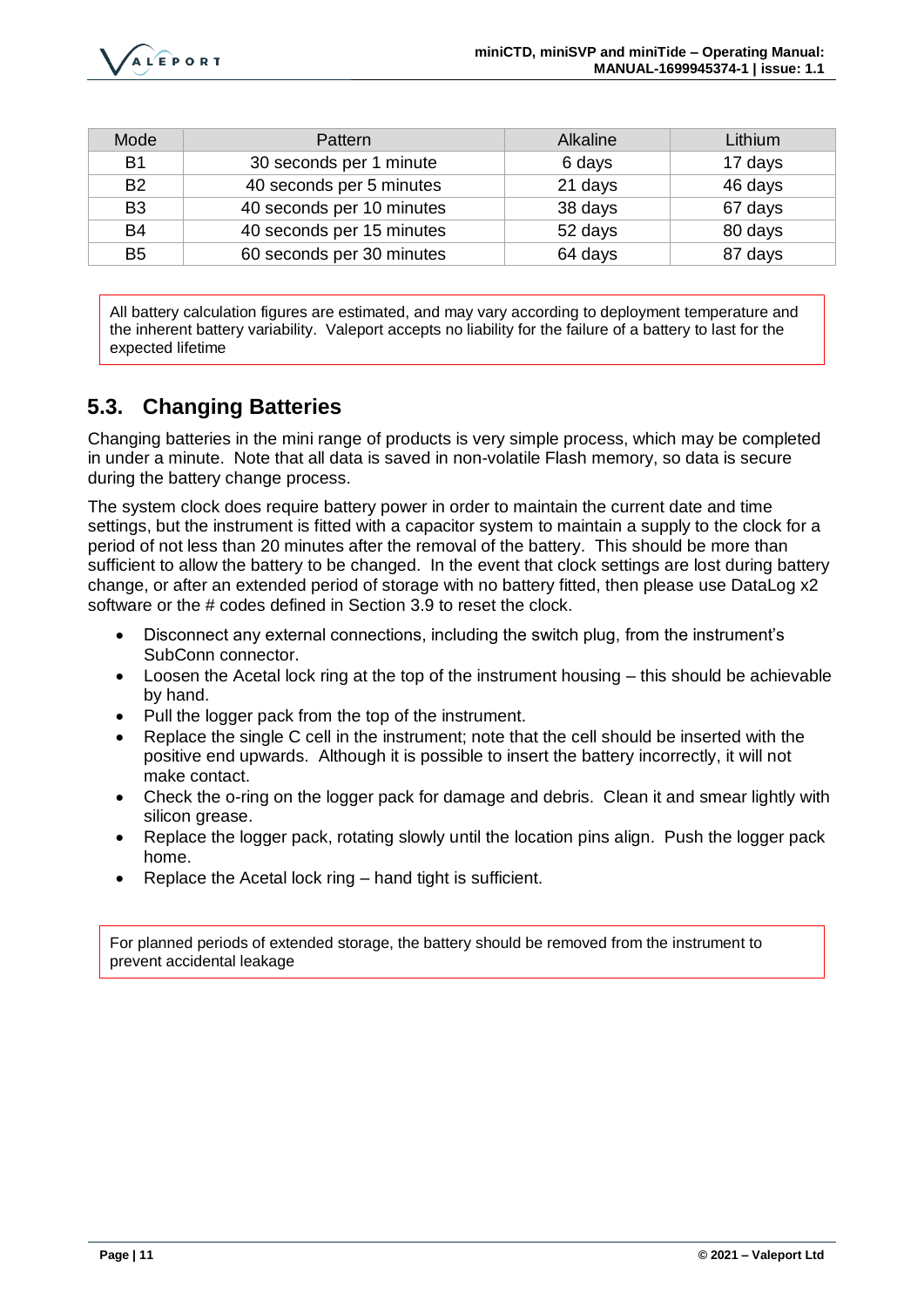

## <span id="page-13-0"></span>**6. OPTIONAL BLUETOOTH LOGGER**

#### <span id="page-13-1"></span>**6.1. Bluetooth miniLogger Pack**

The Bluetooth miniLogger pack has been designed as a direct replacement for the standard SubConn miniLogger pack.



The Bluetooth miniLogger is rated to 2000m and is secured using the same lock ring as used by the standard logger pack.

On first installation, it will require 2 minutes initialise, during this period the magnetic switch key should be removed.

After this period of initialisation the switch key can be used to turn the instrument on and off in the same manner as the SubConn switch cap is used on the standard logger pack. Every time the switch is removed, the instrument will start a new file.

Using a standard C-cell battery, the miniSVP/CTD fitted with a Bluetooth logger should have an endurance of ~12 hours continuous operation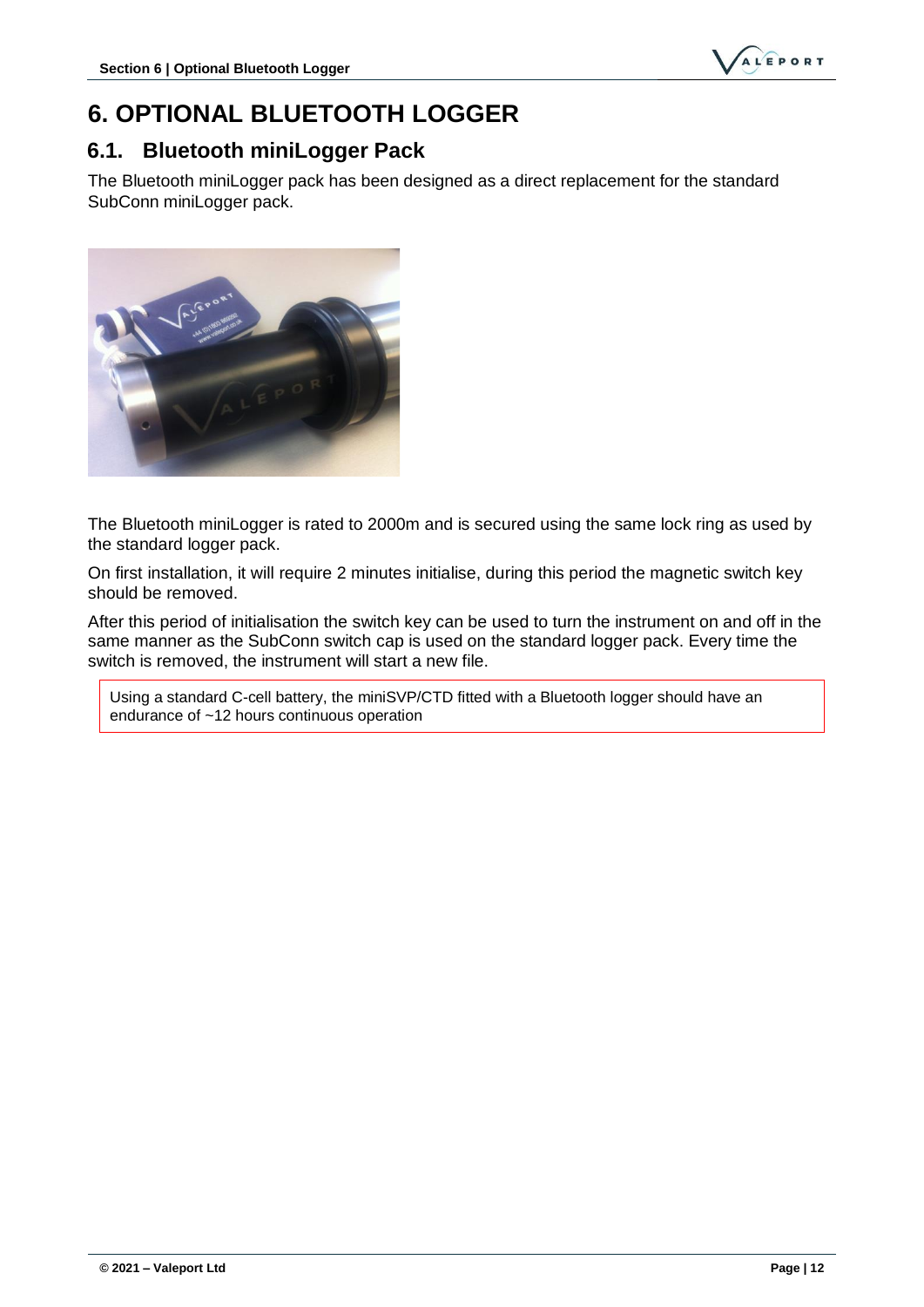

#### <span id="page-14-0"></span>**6.2. USB Bluetooth Receiver**

To ensure the reliability of the Bluetooth communications, the logger pack is supplied with a dedicated Bluetooth receiver. The logger and receiver are paired in the factory and will automatically connect whenever active and in range. The receiver is supplied with a stubby aerial, but can also be supplied with a weatherproof magnetic mount antenna for outside mounting.



The receiver will install as a USB serial port adaptor and should install automatically on most windows PC's. If the receiver will not automatically install, drivers can be downloaded from:

#### <http://www.ftdichip.com/Drivers/VCP.htm>

Once installed, the device will scan for the paired logger, with the LED cycling from green to purple. When the logger pack is detected, the LED will go blue. If data is being transmitted then the LED will flash blue.

Once the device is connected, it can be communicated with as though connected with a cable. When using DataLog software, the Bluetooth option should be checked.

For use with hyper-terminal, the connection is 57600 baud, 8 N 1.

For use with DataLog, select the Bluetooth Comms option which fixes the baud rate to 57600 baud, 8 N 1.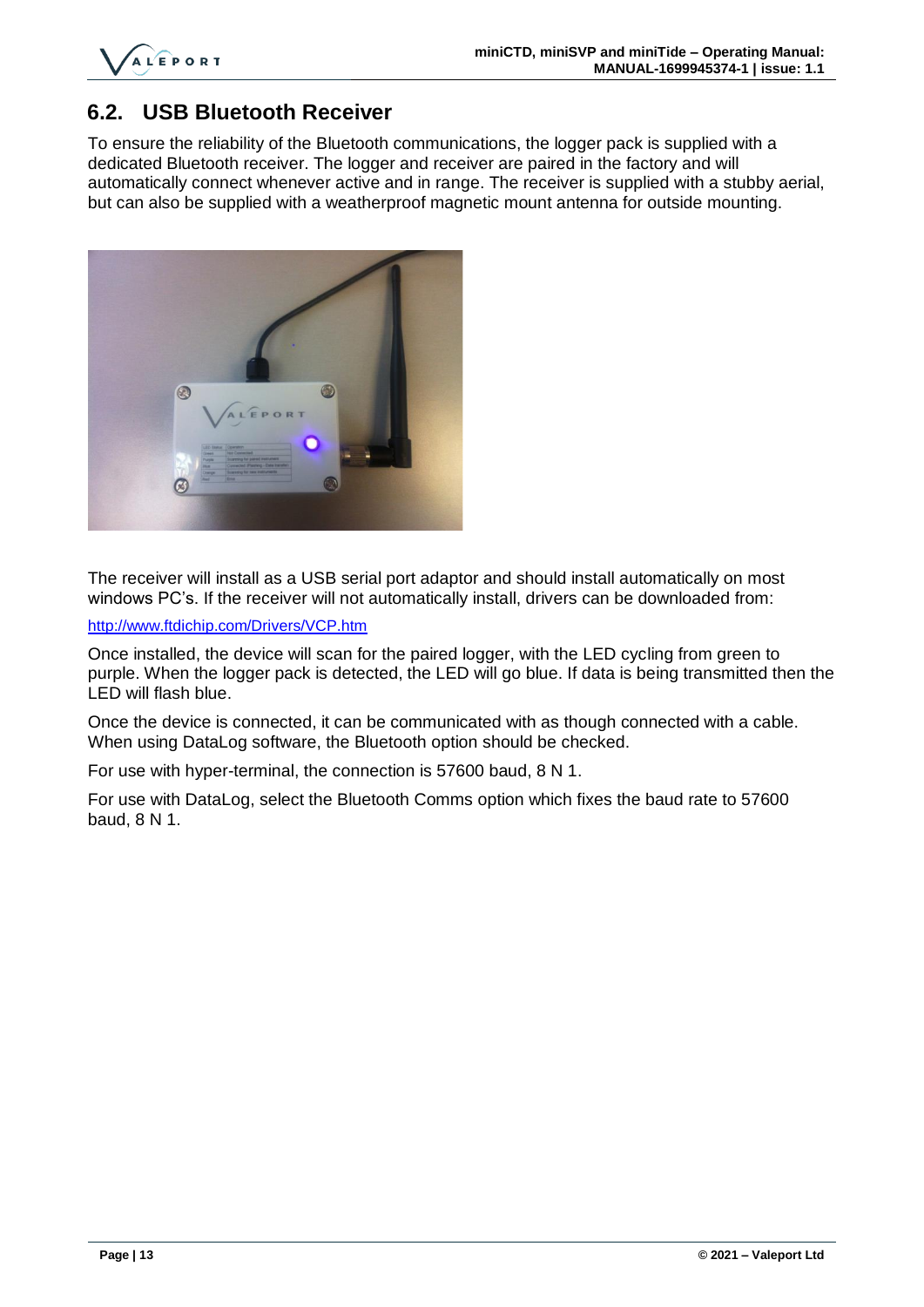# <span id="page-15-0"></span>**7. CARE AND MAINTENANCE**

There are no user serviceable parts within the mini series other than changing batteries. See section [5.3.](#page-12-0) The instruments are remarkably robust, being primarily constructed of titanium. The only maintenance required, other than periodic recalibration as necessary, is to keep the sensor as clean as possible.

After use, rinse all parts in fresh water removing any growth or debris as necessary, but take exceptional care not to touch or damage the pressure diaphragm itself, if fitted.

## <span id="page-15-1"></span>**7.1. SubConn Care**

The following handling procedures should be adopted when using SubConn connectors:

- The connector should not be exposed to long term heat or sunshine.
- If this occurs, and the connectors are very dry, soak in fresh water before use.
- Ensure the connectors are lubricated the recommended lubricant is:

Loctite 8021 in a spray can or

Molykote 44 Medium - but use very sparingly.

- Any accumulation of sand or mud in the female contact should be removed with fresh water. Failure to do so could result in the splaying of the female contact and damage to the O-ring seals.
- When using bulkhead connectors ensure that there are no angular loads as this destroys the connector.

## <span id="page-15-2"></span>**7.2. Greasing and mating above water (dry mate)**





- Connectors must be greased with Molykote 44 Medium before every mating
- A layer of grease corresponding to minimum 1/10 of socket depth should be applied to the female connector
- The inner edge of all sockets should be completely covered, and a thin transparent layer of grease left visible on the face of the connector
- After greasing, fully mate the male and female connector in order to secure optimal distribution of grease on pins and in sockets
- To confirm that grease has been sufficiently applied, de-mate and check for grease on every male pin. Then re-mate the connector
- When disconnecting, pull straight, not at an angle

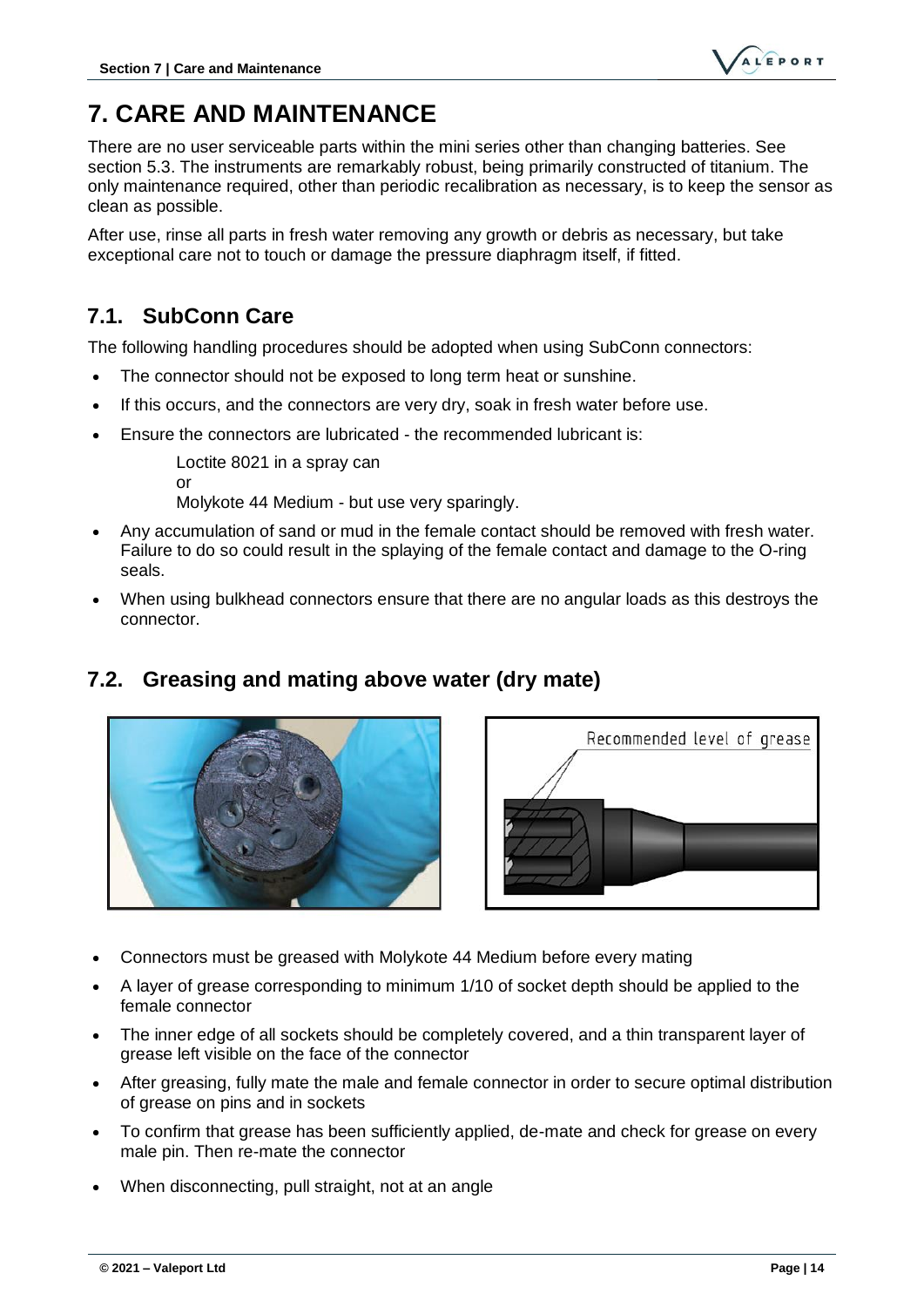

## <span id="page-16-0"></span>**8. O RINGS**

O rings should be checked regularly and changed if they appear to be damaged in any way or have become 'hard' due to age.

Lightly greased, not twisted and completely clean before reassembly.

#### <span id="page-16-1"></span>**8.1. Ordering Information**

The main O ring, fitted to the Logger Module (all instruments): part number 200-125-4470

Back up O ring (titanium instruments only): part number 125 PAR Back Up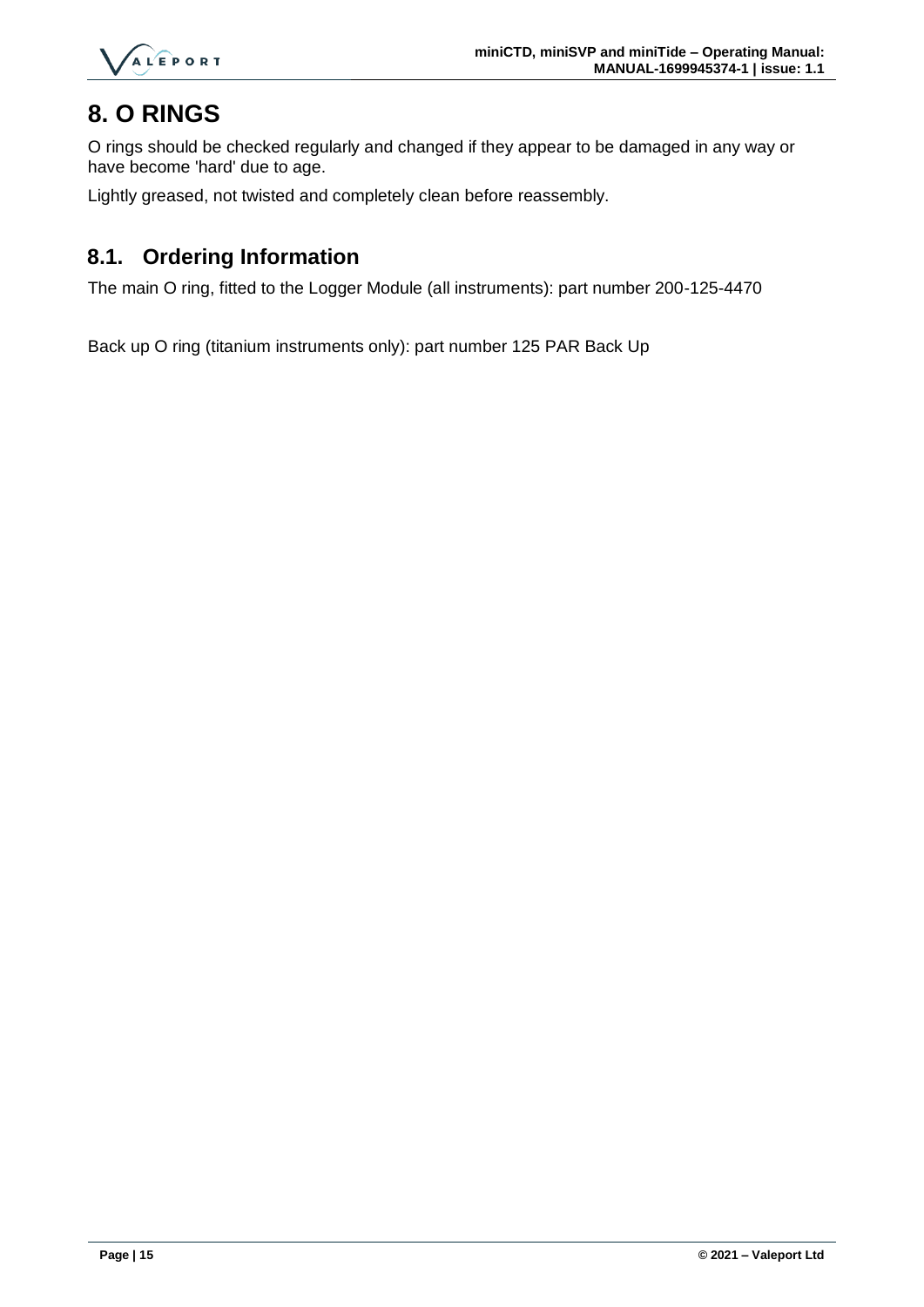

## <span id="page-17-0"></span>**9. WIRING INFORMATION**

#### <span id="page-17-1"></span>**9.1. Instrument Connector**

| <b>SubConn MCBH10F Function</b> |                                                        |
|---------------------------------|--------------------------------------------------------|
| Pin                             |                                                        |
| 1                               | Power Ground                                           |
| $\overline{2}$                  | Power +V                                               |
| 3                               | <b>RS485 A</b>                                         |
| $\overline{4}$                  | <b>RS485 B</b>                                         |
| 5                               | Mode Pin 2                                             |
| 6                               | Mode Pin 1                                             |
| 7                               | RS232 Tx (To PC)                                       |
| 8                               | RS232 Rx (From PC)                                     |
| 9                               | RS232 Ground                                           |
| 10                              | <b>Internal Battery Enable</b><br>Link to RS232 Ground |

#### **Mode Pins:**

Pins 5 and 6 on the output connector are designated as Mode Pins. By grounding a combination of these pins, the instrument can be automatically set to adjust its output protocol to suit different communications options. The pins should be grounded (closed) via a 1000 ohm resistor.

| <b>Output Mode</b> | Mode Pin 1 | <b>Mode Pin 2</b> | <b>Notes</b>                                    |
|--------------------|------------|-------------------|-------------------------------------------------|
| <b>RS232</b>       | open       | open              | Default baud rate 115200                        |
| <b>RS485</b>       | open       | closed            | Fixed baud rate 38400, with transmission delays |
| <b>Bluetooth</b>   | closed     | closed            | Fixed baud rate 57600, with transmission delays |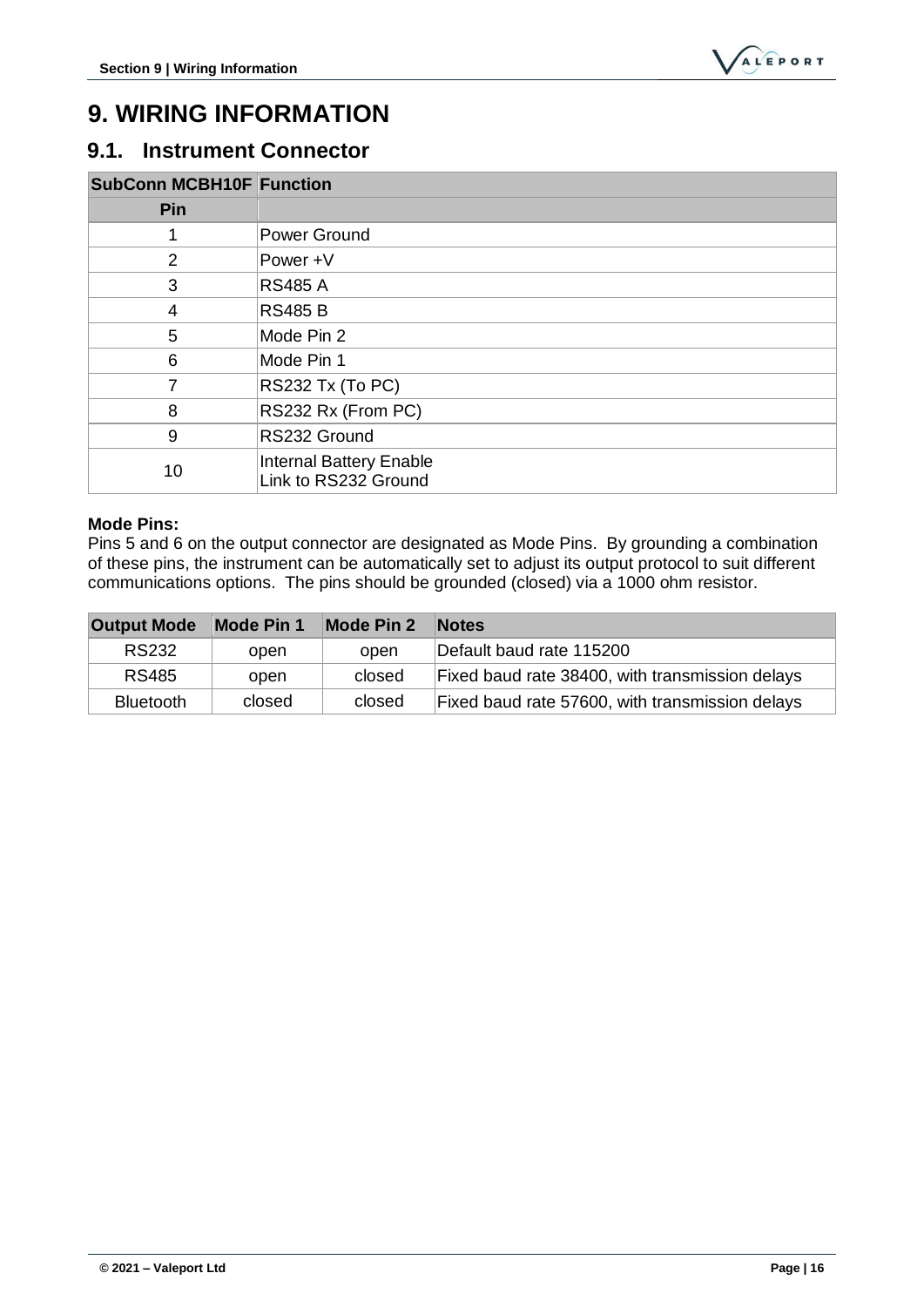

## <span id="page-18-0"></span>**9.2. Switch Plug**

| 10 Way Male<br><b>SubConn</b> |                 |
|-------------------------------|-----------------|
| Pin                           | <b>Function</b> |
| 1                             | Link to Pin 10  |
| $\overline{2}$                | <b>NC</b>       |
| 3                             | NC              |
| $\overline{4}$                | NC              |
| 5                             | NC              |
| $\,6$                         | <b>NC</b>       |
| $\overline{7}$                | <b>NC</b>       |
| 8                             | <b>NC</b>       |
| 9                             | NC              |
| 10                            | Link to Pin 1   |

## <span id="page-18-1"></span>**9.3. 3m Y Lead (RS232)**

| 3m Cable: 10 Way SubConn |                                                        |                                     | 1m Data Cable:      |
|--------------------------|--------------------------------------------------------|-------------------------------------|---------------------|
| Pin                      | <b>Function</b>                                        | 1m Power Cable:<br>4mm Banana Plugs | 9 Way D Type<br>Pin |
| 1                        | Power Ground                                           | <b>BLACK plug</b>                   |                     |
| 2                        | Power +V                                               | RED plug                            |                     |
| 3                        |                                                        |                                     |                     |
| $\overline{4}$           |                                                        |                                     |                     |
| 5                        |                                                        |                                     |                     |
| 6                        |                                                        |                                     |                     |
| $\overline{7}$           | RS232 Tx (To PC)                                       |                                     | $\overline{2}$      |
| 8                        | RS232 Rx (From PC)                                     |                                     | 3                   |
|                          |                                                        |                                     | 5 (link to 1,6,8,9) |
| 9                        | RS232 Ground                                           |                                     | <b>SHELL</b>        |
| 10                       | <b>Internal Battery Enable</b><br>Link to RS232 Ground |                                     |                     |
|                          |                                                        |                                     |                     |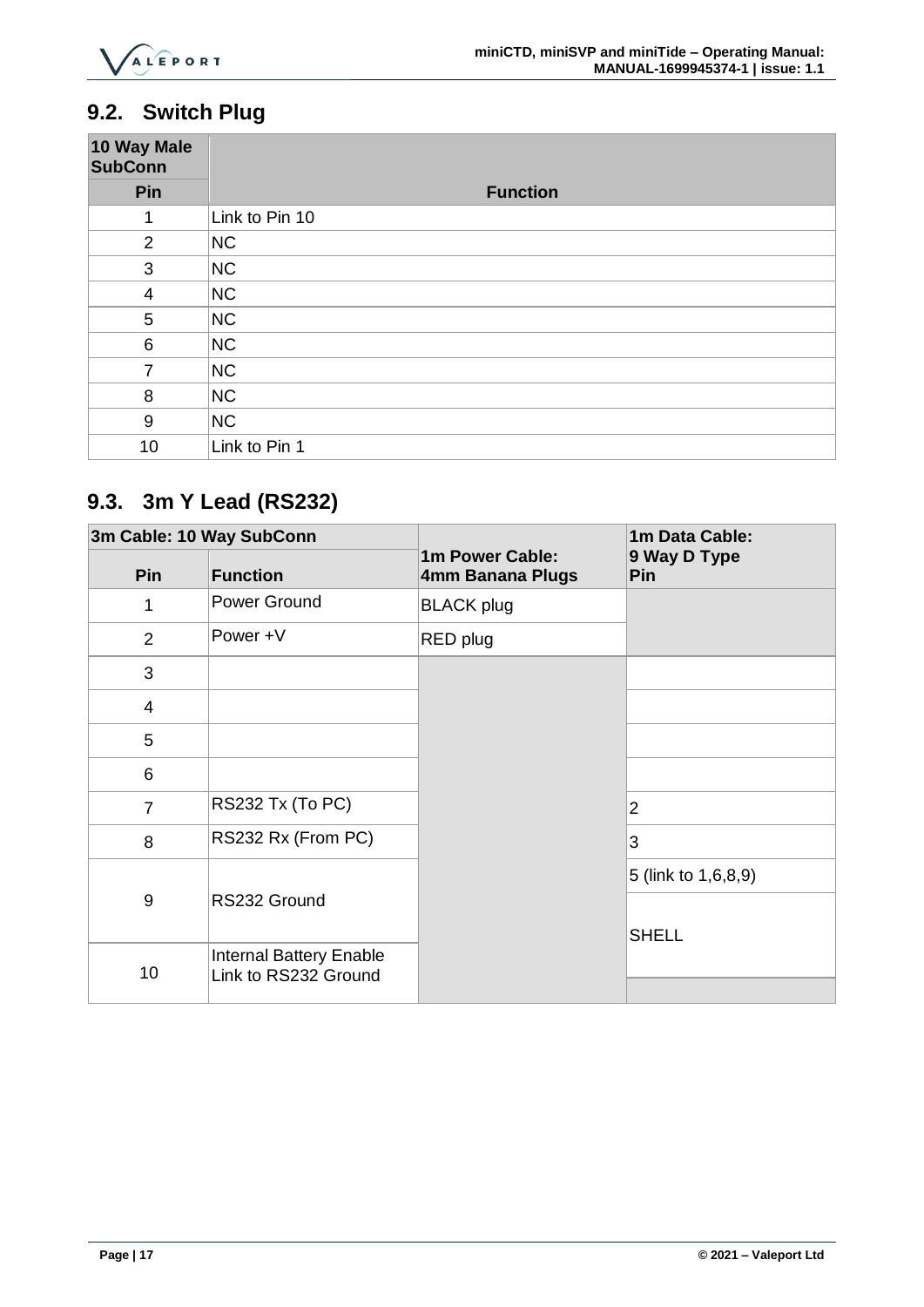## <span id="page-19-0"></span>**10. EU DECLARATION OF CONFORMITY - CE MARKING**

Any changes or modifications to the product or accessories supplied, that are not authorised by Valeport Ltd, could void the CE compliance of the product and negate your authority to operate it. This product has demonstrated CE compliance under conditions that include the use of shielded cables. It is important that you use shielded cables compliant with the product's conformance, to protect from potential damage and reduce the possibility of interference to other electronic devices.

#### <span id="page-19-1"></span>**10.1. CE Marking - Standard Equipment**



## **EU Declaration of Conformity**

| <b>Manufacturer:</b>          | Valeport Ltd                                                                          |  |
|-------------------------------|---------------------------------------------------------------------------------------|--|
| <b>Address:</b>               | St Peter's Quay, Totnes, Devon, TQ9 5EW                                               |  |
| <b>Certification marking:</b> | <b>CE</b>                                                                             |  |
| <b>Product Description:</b>   | Standard logging miniSERIES range consisting<br>of:<br>miniCTD<br>miniSVP<br>miniTIDE |  |

We the manufacturer declare that the products in the standard miniSERIES, are in conformity with the following EU Directives and harmonised standard(s):

| <b>EMC Directive 2014/30/EU</b> | <b>Standards</b>                 |
|---------------------------------|----------------------------------|
| EMC (Article 3.1b)              | BS EN 61326-1:2013 (Basic Level) |

| <b>RoHS Directive 2011/65/EU</b> | <b>Standards</b> |
|----------------------------------|------------------|
| Prevention (Article 4.1)         | BS EN 50581:2012 |

| Name:                                                |                                             | Jason Horsell                                                                                |
|------------------------------------------------------|---------------------------------------------|----------------------------------------------------------------------------------------------|
| <b>Position:</b>                                     |                                             | Development Engineer                                                                         |
| <b>Place of issue:</b>                               |                                             | Valeport Ltd, Totnes, UK                                                                     |
| Date of issue:                                       |                                             | 14 February 2019                                                                             |
|                                                      | Jule<br><b>Signature:</b>                   |                                                                                              |
| <b>Valeport Limited</b><br>St. Peter's Quay, Totnes, | +44 (0) 1803 869292<br>sales@valeport.co.uk | $VCE = 2$<br>$VCE = 2$<br>$\sqrt{\alpha}$ $\approx$<br>VAT No: CB 165 8753 67<br>OHSAS 18001 |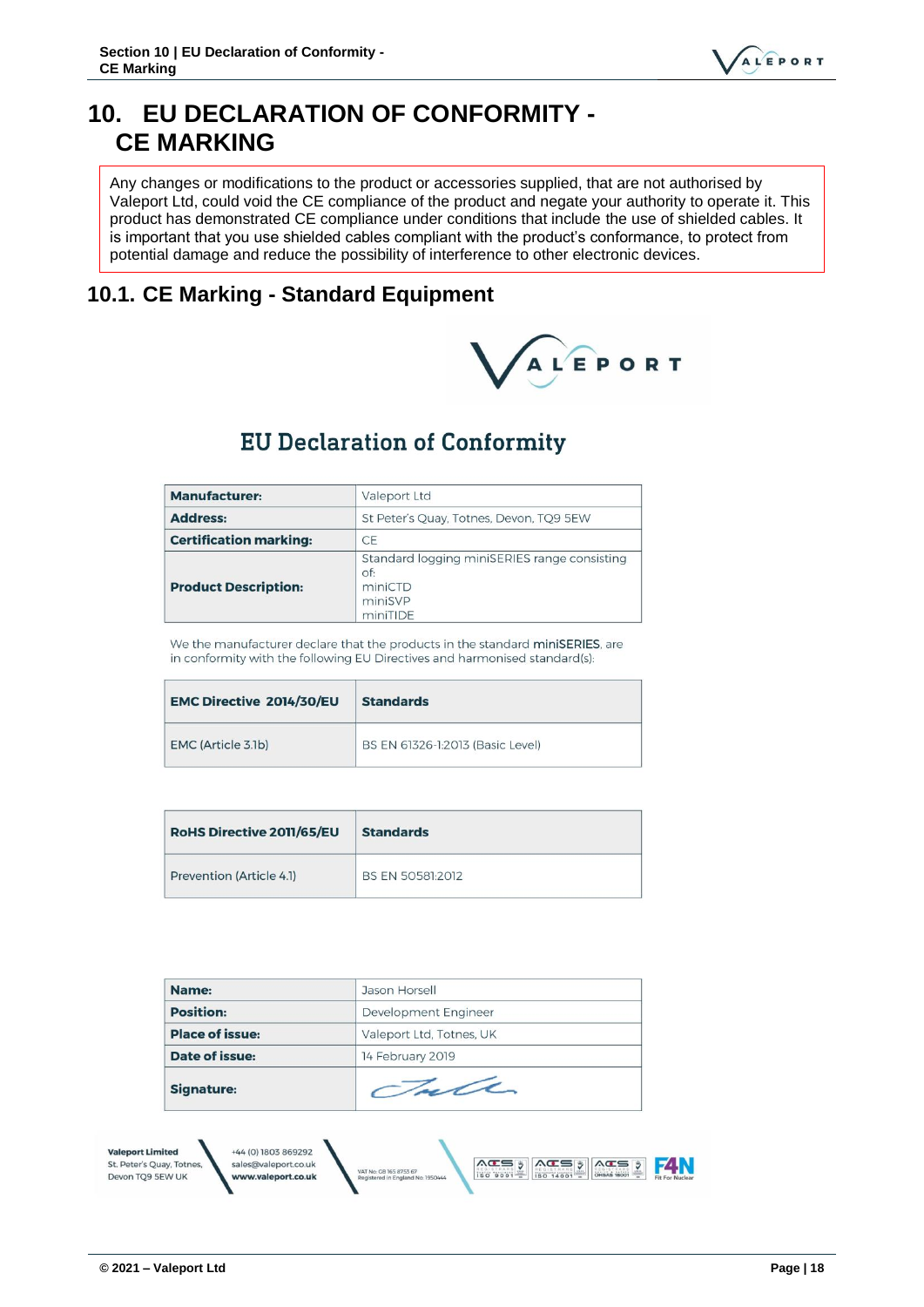

## <span id="page-20-0"></span>**10.2. CE Marking - Bluetooth Equipment**



## **EU Declaration of Conformity**

| <b>Manufacturer:</b>                                       | Valeport Ltd                                                                                            |  |  |
|------------------------------------------------------------|---------------------------------------------------------------------------------------------------------|--|--|
| <b>Address:</b><br>St Peter's Quay, Totnes, Devon, TQ9 5EW |                                                                                                         |  |  |
| <b>Certification marking:</b>                              | CE                                                                                                      |  |  |
| <b>Product Description:</b>                                | Bluetooth logger equipped miniSERIES range<br>consisting of:<br>miniCTD-BT<br>miniSVP-BT<br>miniTIDE-BT |  |  |

We the manufacturer declare that the products in the miniSERIES-BT range, are in conformity with the following EU Directives and harmonised standard(s):

| <b>Radio Equipment Directive</b><br>2014/53/EU | <b>Standards</b>                                                                              |
|------------------------------------------------|-----------------------------------------------------------------------------------------------|
| Safety (Article 3.1a)                          | BS EN 61010-1:2010                                                                            |
| EMC (Article 3.1b)                             | EN 301 489-1 V2.1.1 (Basic Level)<br>EN 301 489-17 V3.1.1<br>BS EN 61326-1:2013 (Basic Level) |
| Radio Spectrum (Article 3.2)                   | EN 300 328 V2.1.1                                                                             |

| <b>RoHS Directive 2011/65/EU</b> | <b>Standards</b> |
|----------------------------------|------------------|
| Prevention (Article 4.1)         | BS EN 50581:2012 |

| Name:                  | Jason Horsell            |  |  |
|------------------------|--------------------------|--|--|
| <b>Position:</b>       | Development Engineer     |  |  |
| <b>Place of issue:</b> | Valeport Ltd, Totnes, UK |  |  |
| Date of issue:         | 14 February 2019         |  |  |
| <b>Signature:</b>      | Tale                     |  |  |